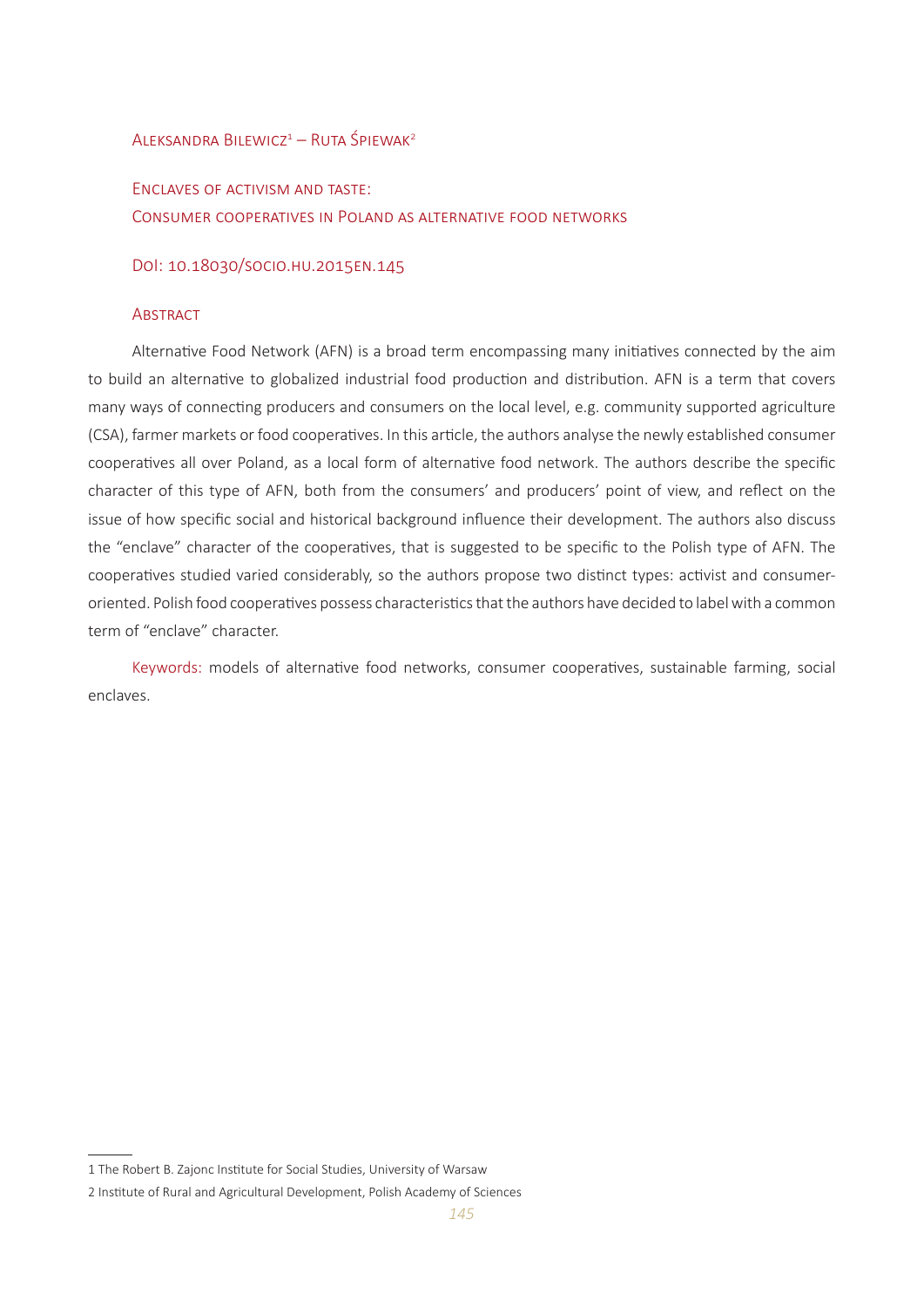# Aleksandra Bilewicz – Ruta Śpiewak

# Enclaves of activism and taste:

# Consumer cooperatives in Poland as alternative food networks

#### Introduction

The term "alternative food networks" (AFNs) was coined in the beginning of the first decade of the 21<sup>st</sup> century (Renting et al. 2003, Goodman 2004, Marsden 2004). AFN is a broad term encompassing many initiatives of varying scale and character, connected by the aim to build an alternative to globalized industrial food production and distribution. AFNs are often conceptualized as a response to growing civil distress connected to social and environmental attributes of food (Murdoch–Miele 2004: 156). Some researchers suggest that alternative approaches to food should be regarded as a symptom of a new "postproductivist order" emerging in the West (Renting et al. 2003).

Alternative food networks are understood as attempts to respacialise and resocialise food production (Jarosz 2008). Food systems are re-localized and heterogeneity in food production and distribution is being re-established by fostering regional distinction and "reinventing traditions" connected to food (Hinrichs 2003: 34). AFN is a term that encompasses many ways of connecting producers and consumers at the local level, e.g. community supported agriculture (CSA), farmer markets or food cooperatives (see e.g. Hinrichs 2000, Jarosz 2008, Goodman, Goodman–Dupuis 2013).

One of the first attempts to organize consumer and producers in networks alternative to the market in Poland are consumer cooperatives (*kooperatywy spożywcze*) that have been emerging all over the country, especially in larger cities, during the last six years. There have been over 30 attempts to establish cooperatives all over Poland, however, not all of them succeeded and managed to survive a longer period. Despite the growing popularity of cooperatives, which gained interest of popular media, only about 15 function regularly after five years of the movement's development. Interest in quality food, purchased directly from producers results also in a growing number of commercial initiatives like buying groups. The difference between a buying group and a cooperative is that being a member of food coop requires dedicating time and contributing to a common fund and a varying degree of democracy in decision making.

In this article, the authors analyse the newly established consumer cooperatives as a local form of alternative food network based on their own research. Their aim is to describe the specific character of this type of AFN, both from the consumers' and producers' point of view and reflect on the issue of how specific social and historical background influence their structure, relations to the food system and interaction with their social surroundings. In the following parts of the article, we will describe briefly the history of the emergence of cooperatives. The next section is devoted to describing cooperatives from the consumers' and farmers' point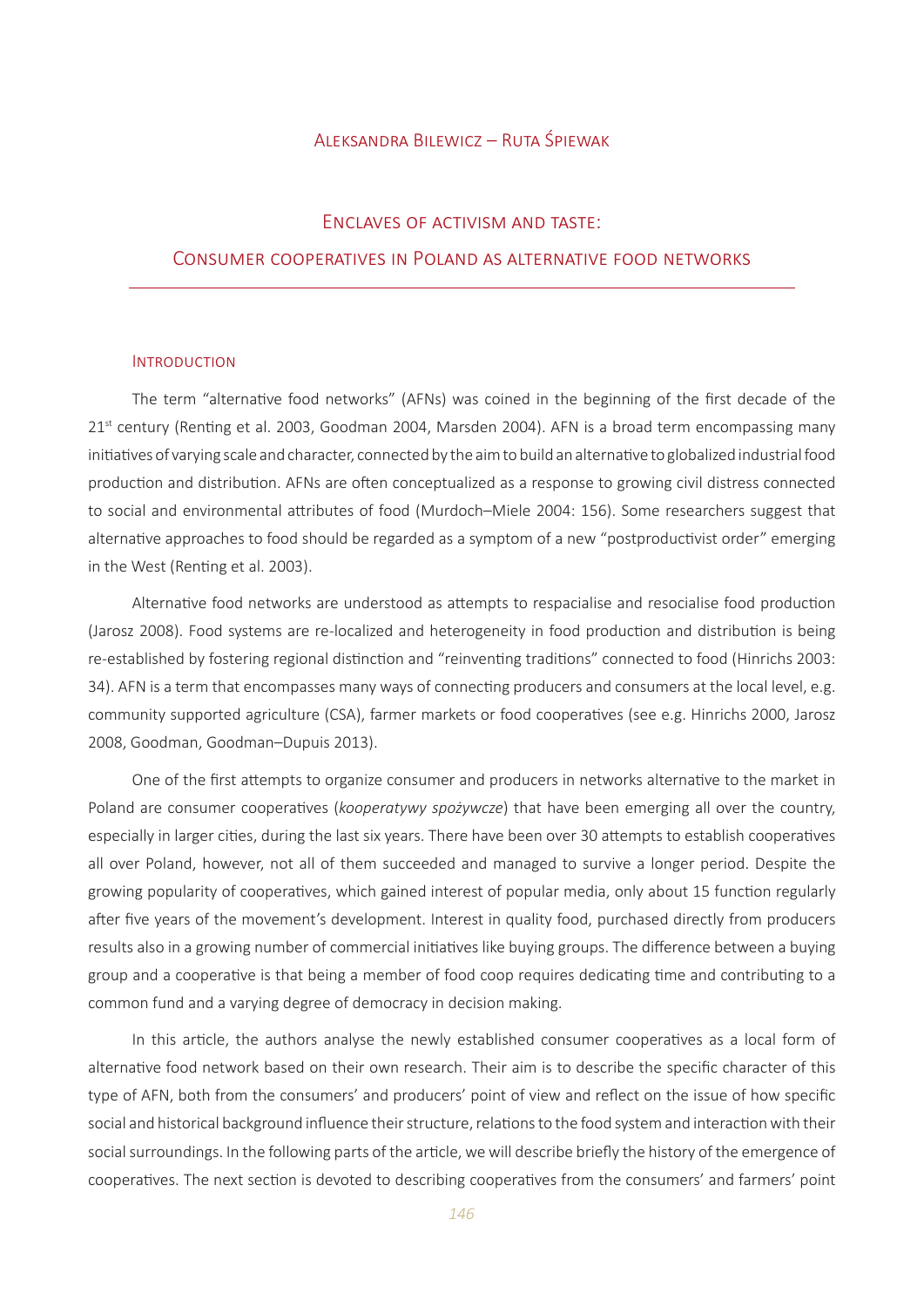of view. We will present the division of the cooperatives in two types – activist and consumption-oriented – and discuss their connection to different social milieus – radical intelligentsia and the new middle class. We will show the character of farms delivering to cooperatives, discuss the motivation of farmers to collaborate with this type of AFN, their social background and their role in their local communities. In this part, we will also discuss how the basic features attributed to the Western AFNs – such as food localness and food quality – are understood in the Polish context.

Finally, we will reflect on the specific feature that links both types of cooperatives – their "enclave" character that we claim to be specific to the Polish type of AFN. We will discuss how the Polish food system on the one side, and some characteristic of the Polish civil society on the other, can probably be linked to this special character of Polish alternative food networks.

### Cooperatives as alternative food networks

#### Alternative food networks: key concepts

One of the key concepts used to describe alternative food networks is the notion of embeddedness originating from the works of Karl Polanyi (see e.g. Polanyi 1968, 2001). In the works of AFN researchers, "embedded food production/distribution" is meant as an opposition to "placeless foodscapes" produced in an industrial way and conventionally distributed (Sonnino 2006). Socially embedded food is connected to a specific territory and submerged in different social relations. For example, Hinrichs sees embeddedness as *social relations, reciprocity and trust* that modify and enhance economic exchange (Hinrichs 2000: 297). For Sage (2003), who describes the development of AFNs in the South-West of Ireland, food becomes socially embedded when *relations of regard* are established. They are built on reciprocity between the producer, who offers high quality food while giving up profit maximization but gaining consumer's trust and loyalty instead as well as the custom of the consumer.

A very important issue in the context alternative food networks is the question of food re-localization. Analysing specific cases has driven AFN researchers to a conclusion that "local food" is a social construct, as its meaning is socially negotiated. Hinrichs (2003) points to the fact that the borders of the "local" are arbitrary – they are often connected to an administrative unit such as a county of a state. Not all AFNs are based on local food – in the case of the Fair Trade movement. For example, Higgins et al. (2008) distinguish three types of AFN in relations to space – "face to face" (as in a farmers' market), proximate (CSA, consumer cooperatives) and extended – relying on product certification (certified organic or fair trade products). In the last case, certification is meant to substitute for social embeddedness.

Some other authors point to the fact that the "local" refers not only to the dimension of distance, but also to the time, tradition and history that form the concept of territory (Sylvander 2004). There are many other ways of understanding the notion of local food: by types of marketing channels (number of middlemen in the supply chain), or by production methods – for example sustainable production and distribution techniques (Martinez et al. 2010). This ambiguity is better understood through studying interaction between actors rather than basing it on some pre-defined criteria (Lamine 2005).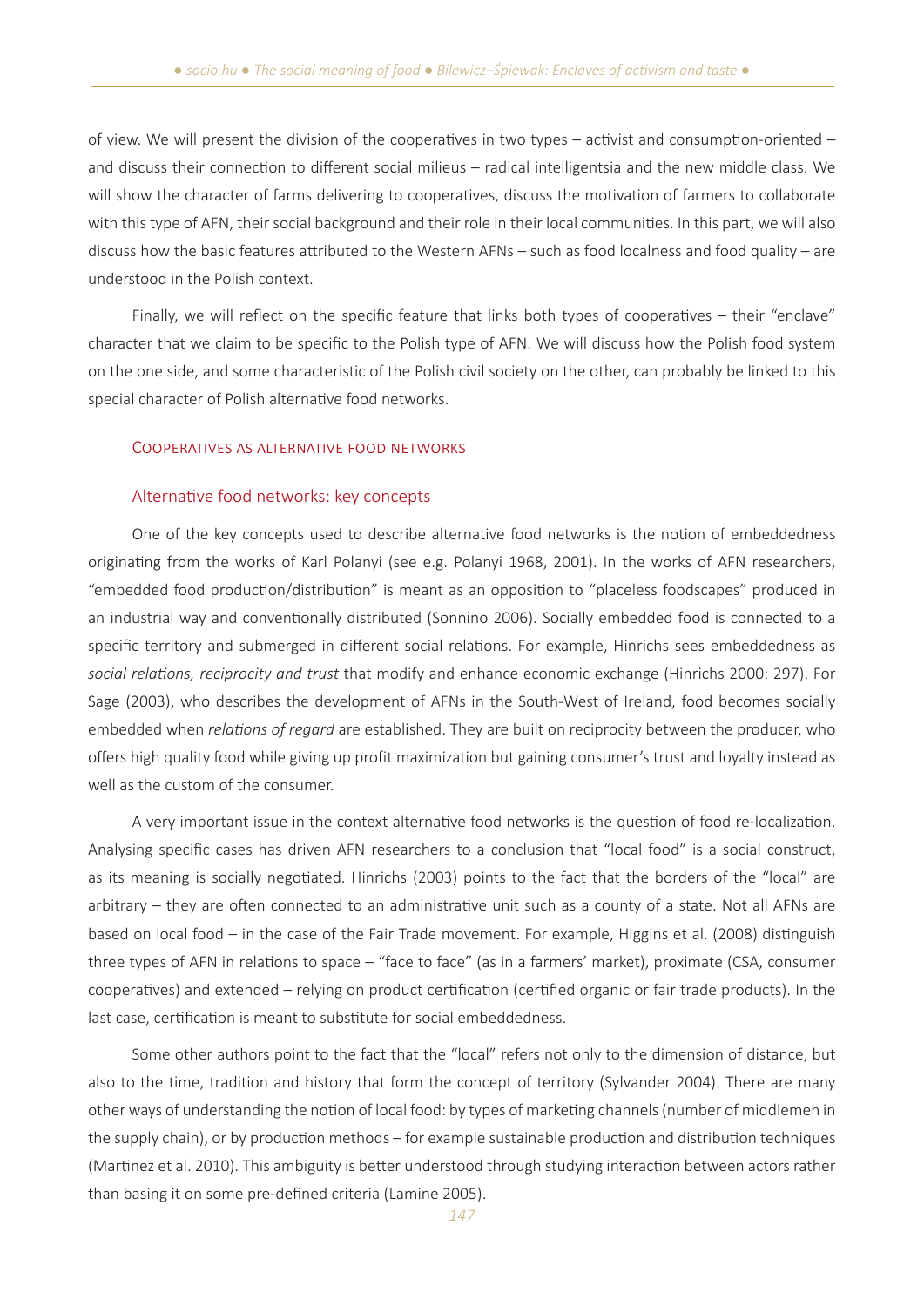Quality of food is another important and disputed notion in the AFN literature. The term "quality turn" is often used to describe alternative food movements, such as Slow Food (Murdoch and Miele 2004). Quality is a multidimensional term which encompasses many traits of food: traceability, aesthetic attributes or nutritional value. Some researchers state that the notion of quality is used in the conventional food discourse and is therefore inadequate in the context of AFNs. Sage (2003) proposes "good food" as a notion that should replace describing alternative food in terms of quality. "Good food" is defined by its properties such as taste, look, socio-cultural environment of its origin, and the social dimension of embeddedness.

The above general overview of the notion of AFN above goes back to the time when the phenomenon began to be analysed by researchers – in the first decade of the 21st Century. After the first studies were published, the mainstream food provisioning system created a response for activist movements by cooption or adapting new marketing strategies (Sonnino 2006, Goodman–Goodman–Dupuis 2013). In the US, the mainstreaming process resulted in the emergence of a billion dollar organic food industry, while many alternative food movements adopted "entrepreneurial" language and strategies (ibidem:136). The so-called "second generation" AFNs have to fight mainstreaming by adopting new strategies, such as e.g. turning to new distribution methods or their own production, employing farmers or using urban plots of land, as is observed in the UK (Goodman, Goodman–Dupuis 2013: 118–128). The other side of the mainstreaming process is the ongoing elitism of the "real" grass-roots, alternative food movements. Many studies from the USA as well as Western Europe indicate that their members tend to be white, highly educated and middle to upper income and can be identified as middle or upper middle class (Hinrichs 2000, Goodman, Goodman–Dupuis 2013: 146, Bryant–Goodman 2013). One of the challenges of the second generation of AFNs is to fight associating AFNs and similar movements with middle classes holding 'post-materialist' views that are not shared by the wider population (Goodman–Goodman–Dupuis 2013: 126) and change their exclusionary character.

Recently, authors dealing with the issue of alternatives in food provisioning tend to be more critical of the basic ideological premises of AFNs, for example, challenging assumptions like a romanticized notion of countryside and nature in AFNs (Maye 2013), or the real possibility of mainstreaming sustainable or just food consumption, not as a corporate marketing strategy. Goodman–Goodman–Dupuis (2013) indicate that the division between the alternative and conventional food networks is not sufficient any more to describe the variety of initiatives dedicated to the issue of food production and distribution. The term AFN has often been criticized for being less adequate for precise analysis of recent direction of changes. It is defined in terms of its distinction from the mainstream food system, while it is more and more difficult to draw a clear line dividing the two systems (Sonnino 2006). Some authors point out that the term AFN suggests that only consumers play an active role in creating the network, while some of them are also initiated by farmers (Renting et al 2012).

However, bearing in mind the latest critical stances, the authors of this paper have purposely chosen the term "alternative food networks" to describe the case of the Polish food movements in opposition to the mainstream food system. We understand AFNs as grass-roots, consumer-driven initiatives that are based on direct sales and operate beyond the food market system.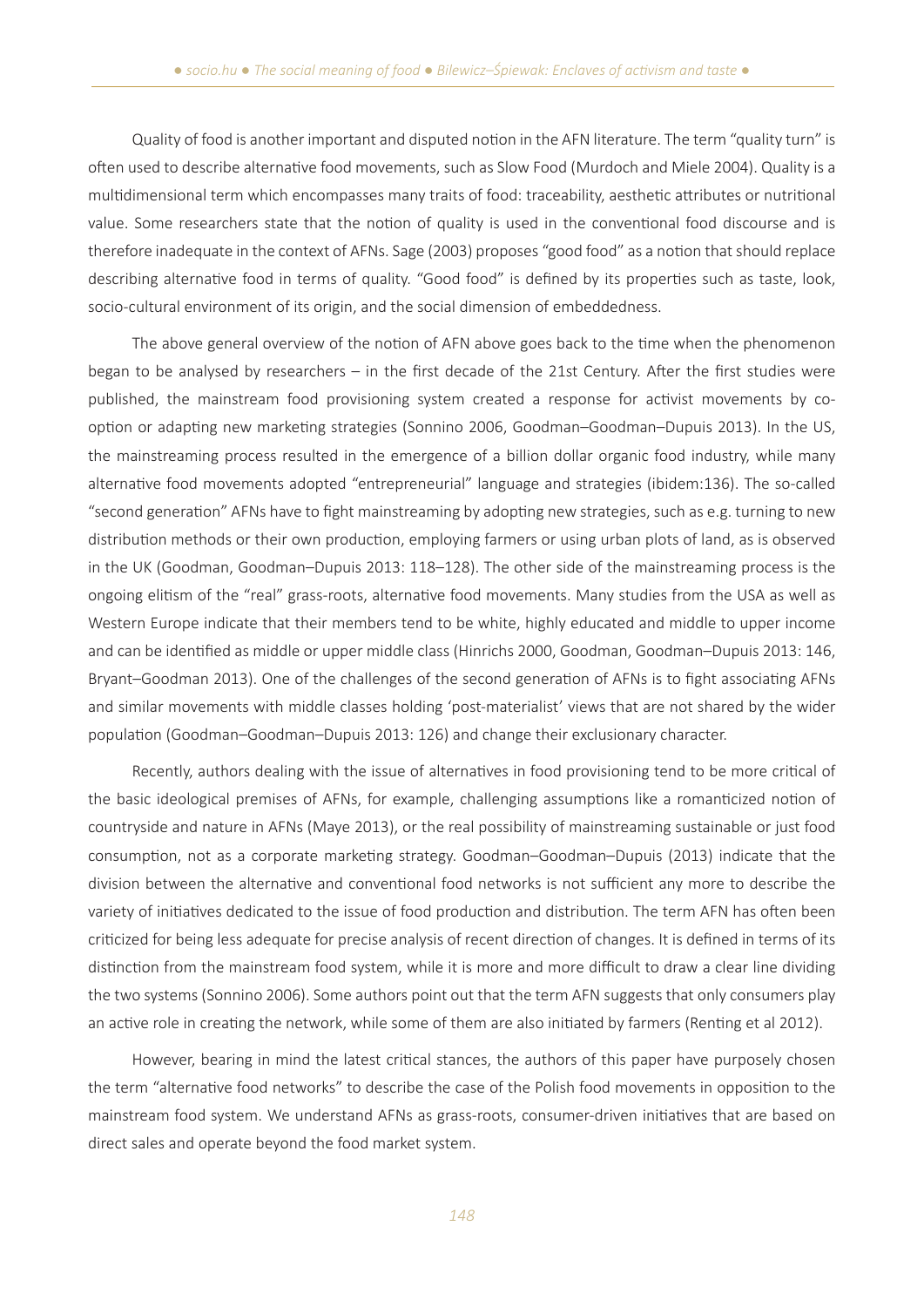Because their development is very fresh and most of them function as small and informal groups of urban consumers, Polish cooperatives should be treated as "first generation" AFNs, which are only beginning their institutionalization. As our study has shown, the aspect of "alternativeness" is also quite essential for the members of cooperatives as well as for some producers. It is easy to distinguish AFNs from the mainstream, although commercialization of such practices has already begun. We find the use of the term AFN reasonable in the Polish context due to the fact that cooperatives are a marginal phenomenon, still in the making, that has grown from the need of creating an "alternative" to the mainstream food provisioning system.

#### Consumer cooperatives as a form of alternative food network (AFN)

Cooperatives are seen as one of the popular forms of alternative food networks in urban areas (Jarosz, 2008). Based on a simple idea of establishing direct links between an organized group of consumers and producers, they are described as "proximate" AFNs (Higgins et al. 2008) or an "institutionalized form of interaction between consumers and farmers, which is co-produced by both of them." (Jaklin et al. 2015: 44). Cooperatives were supposed to empower ordinary people by establishing enterprises owned and democratically governed by their members (Restakis 2010). Poland has a long tradition of a strong consumer cooperative movement, originating in the middle of the 19th century and flourishing in the inter-war period, that was largely lost during the times of communism and forgotten or distorted after the system transition in 1989 (Piechowski 1999). In the contemporary Polish context, consumer cooperatives are usually small, informal groups with a structure and ideology similar to the Western "new cooperativism" movement (Vieta 2010), associating people who buy food directly from farmers and local food processors. The authors' observations show that because cooperatives bypass middlemen, they can keep prices of high quality food lower than in regular stores. Cooperatives aim also at creating an alternative to consumerism patterns, such as unlimited consumption or focus on individualism (Bilewicz–Potkańska 2013). Disappointment with the hegemonic food system is a major motive for members of food cooperatives all over Europe. Similar motivation can be found in the case of the Polish cooperatives. However, we can also point to more particular reasons for joining the cooperatives such as choosing a particular lifestyle, where health and ecological issues play an important role. It also concerns an economical motivation – the food purchased in the coop is cheaper than similar products in ecological or quality food stores. Cooperatives are considered a form of a new social movement, seen as laboratories shaping more sustainable forms of social life. They are also regarded as forms of "food citizenships" since consumers take responsibility for organizing the food distribution chain (Goszczynski 2014, 2015). In this sense, even though cooperatives are a marginal phenomenon, they can be viewed as vanguards of change.

#### Factors influencing food purchases – the Polish context

Until recently, Central and Eastern Europe was almost absent in the analysis of the emerging alternative food networks. One of the reasons for scarcity of Polish and, in general, Central European perspectives in the existing literature (for exceptions, see Gorlach et al. 2006, Goszczyński–Knieć 2011) is a relatively low number of initiatives resembling the forms described in the Western literature. In Poland, one of the reasons for such absence lies in the specific character of the agri-food system – understood as "the whole array of activities,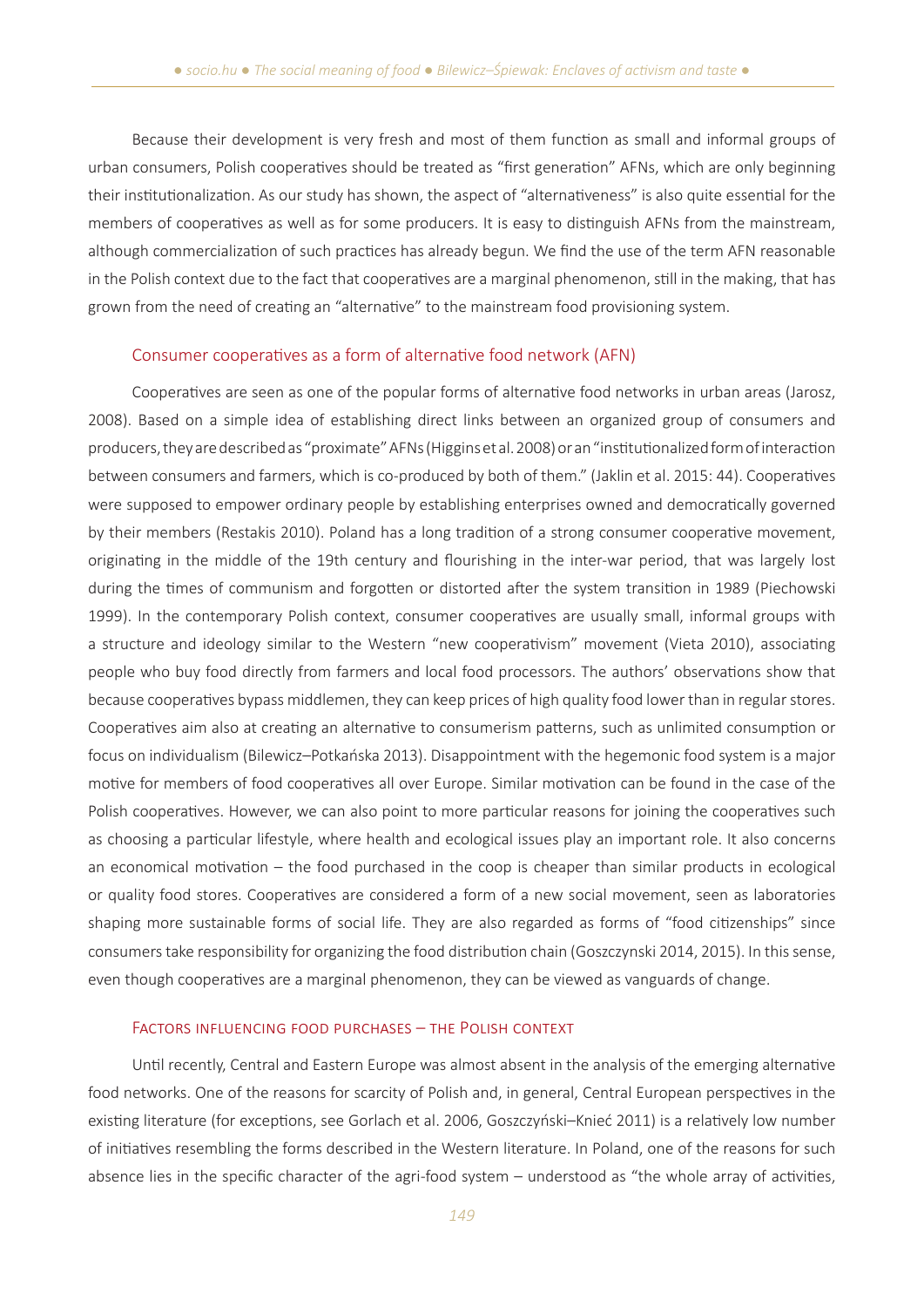ranging from input distribution through on-farm production to marketing and processing, involved in producing and distributing food to both urban and rural consumers" (Staatz 2000). The Polish agri-food system is shaped partly by the country's long history as a "peasant state" and, at the same time, its recent rapid economic transformation after the fall of the communist rule in 1989 (Halamska 2011).

# Agricultural model

As the industrial model of food production became the negative point of reference for Western alternative food networks, it is important to note that Polish agriculture, has not yet entirely undergone transformation into the industrial model of large scale, capital intensive farming. Although recently we can observe a tendency to enlarge farm size (see Sikorska 2013), the average size of a Polish farm is still 10.3 hectares (see ARMA 2010), whereas for the EU as a whole the figure is 15 hectares. The still dispersed agricultural sector that retains some traditional production methods, especially in poorer, Eastern regions of the country, could be a suitable base for development of sustainable or ecological agriculture, which consists of only a small percentage of Polish agricultural production.

### The economic factor

One of the reasons for the slow development of local alternative food movements is the economic factor that plays the most important role in the structure of food consumption in Poland (Kwasek 2012). Most of the consumers turn to the still growing sector of supermarket and discount stores to buy food. The system of mass food distribution is relatively new in post-transition Poland and seems attractive for most consumers. This way of purchasing food is convenient and, above all, cheap. As one of the recent national surveys shows (CBOS Report 2013), 73% of Poles buy at least half of their food in discount stores owned by Western companies (the German Lidl or Portugese Biedronka). During the years 2007–2011, the discount stores noted a doubling in sales. The most popular among these, Biedronka, had 2 thousand stores all over Poland in 2011 (Cichomski 2012). 37% Poles buy at least part of their food in the so-called "corner stores". Traditional markets are getting less popular than they used to be: 50% of Poles never buy food on local marketplaces.

Although according to Eurobarometer (Special Eurobarometer 410), most Poles value quality food, they do not buy accordingly. For example, demand for certified ecological food is still very low. Mean annual spending of an average Polish consumer on ecological food equalled 1.7 % of the amount an average German consumer spends on this type of food (Smoluk-Sikorska 2008: 23). According to Smoluk-Sikorska, even for those who claimed to buy ecologically certified food, it consisted on average of only around 9% of their food purchases.

### Food self-provisioning

Another reason for slow development of AFNs might be a widely popular and vivid tradition of food self-provisioning. People produce some of their food in the backyards or summerhouses popular among urban residents. According to Smith, Kostelecky and Jehlicka (2015), food self-provisioning is very widespread in both Poland and the Czech Republic. For example, in the second half of the 2000s, 54% Polish households were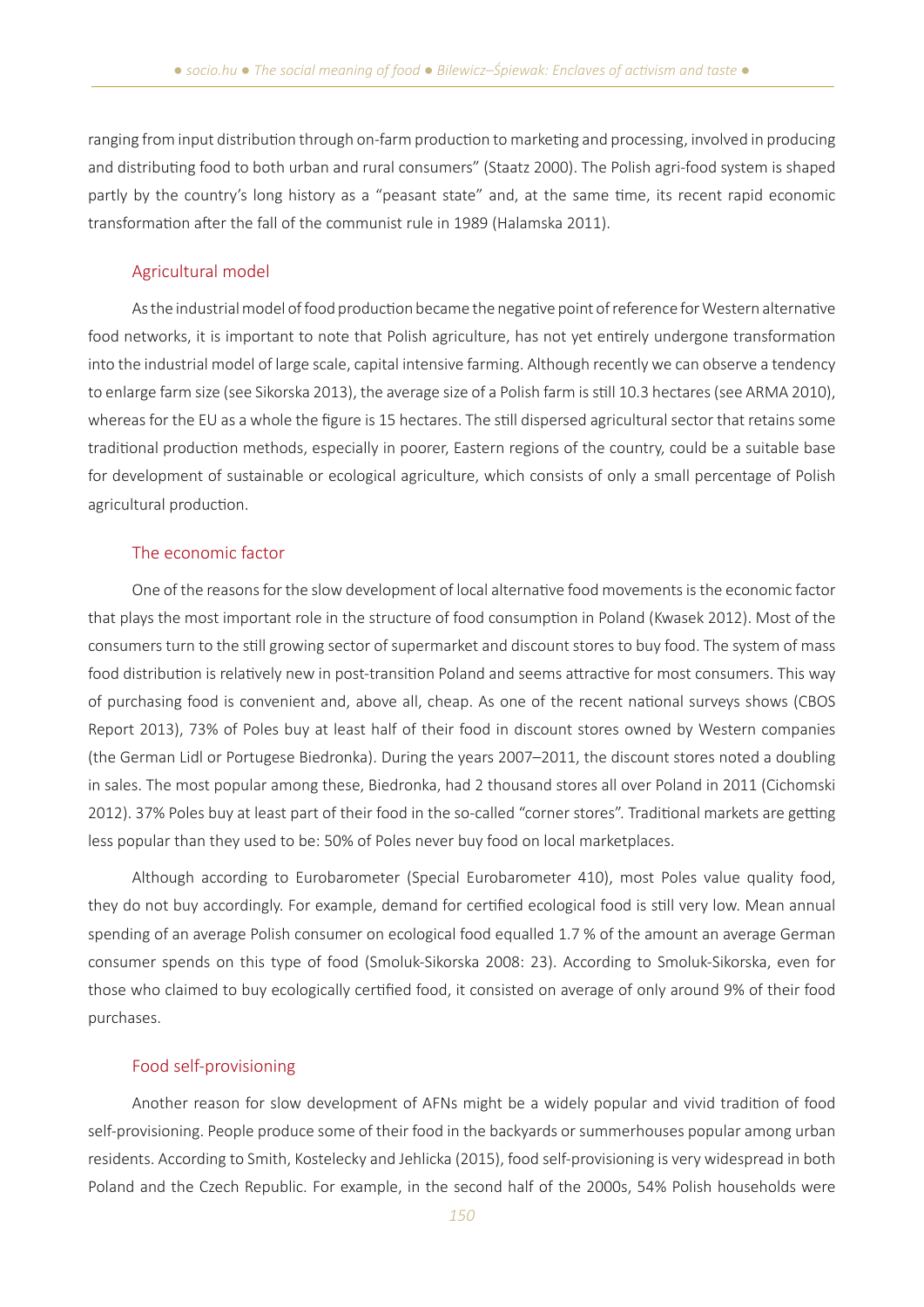growing some of their own food, while in Western Europe it was around 10% (Smith–Jehlicka 2013). Food growing is also independent from the social status of the survey participants. Most of the food obtained that way is produced with a low use of pesticides or completely organically (Smith et al. 2015).

Additionally, many people living in cities still have relatives in rural areas who provide them with quality food. As Sikorska's extensive research (2013) has shown, in 2011, similarly to previous years, half of the farmers sold their produce directly on local markets or to their neighbours or family members. According to the author, it is a consequence of dispersal of agricultural production in Poland<sup>3</sup>. These producer-consumer networks were especially popular during the socialist period due to frequent problems with the provisioning of shops. Anthropologist Janine Wedel (1986) emphasized the role of informal networks of reciprocity during the times of "real socialism" – the role of "środowisko" (social environment) that was crucial in "załatwić sprawy" (managing one's own affairs) – which could mean obtaining a passport or a place in a hospital, but also meat or eggs, which were difficult to get in shops, from the countryside. This specific anti-institutional tradition (of informal relations, characteristic of Poland under partition, with citizens organizing against or beyond foreign government structures, a practice to some extent continued under the communist rule), probably has its role in the development of the Polish form of direct food provisioning.

# Post-modern patterns of food-purchase

Beyond the traditional self-provisioning and direct producer-consumer food chains, there is a growing, although yet small in scale, interest among the younger and educated urban populations in both quality (which doesn't always entail local or organic, as it often means ethnic, "cosmopolitan" cuisine using many imported ingredients, see de Solier 2013) and local food. Apart from chic restaurants, the emerging urban middle class is developing an interest in quality food sold on a few organic markets, the so called "breakfast markets", healthy food stores or through online farmer box schemes. The emerging Polish foodie culture is however limited to the largest cities and people with a higher income, since this type of quality food is unaffordable for the larger population. It is the middle class that is seen by researchers as a social base for both foodie culture (de Solier 2013) as well as alternative food networks (Goodman–Goodman–Dupuis 2013, Bryant–Goodman 2013). According to some sociologists, the middle class is weak or almost non-existent in Poland, as historically it was the intelligentsia that played its role (Domański 2012). Currently, it is the intelligentsia and the emerging, but definitely not numerous new middle class that develop AFNs in Poland, as we will show in the later parts of the article.

To summarize, the Polish food distribution system is in general divided between traditional informal networks and food self-provisioning and the dominant, ever growing supermarket and discount chains, gradually eliminating local corner shops and food markers. In this context, new forms of alternative food distribution and consumption are still a marginal phenomenon, although gaining popularity, also because of widespread media attention. Their ideology and organizational patterns are based on their Western counterparts, despite existing local food channels. The still large and not completely industrialized agricultural sector, with many small farms sticking to some of the traditional methods of production could be a good base for the development of food

<sup>3 &</sup>quot;Petty agricultural producers constitute over a half of all users of individual farms in Poland" (Sikorska 2013: 37).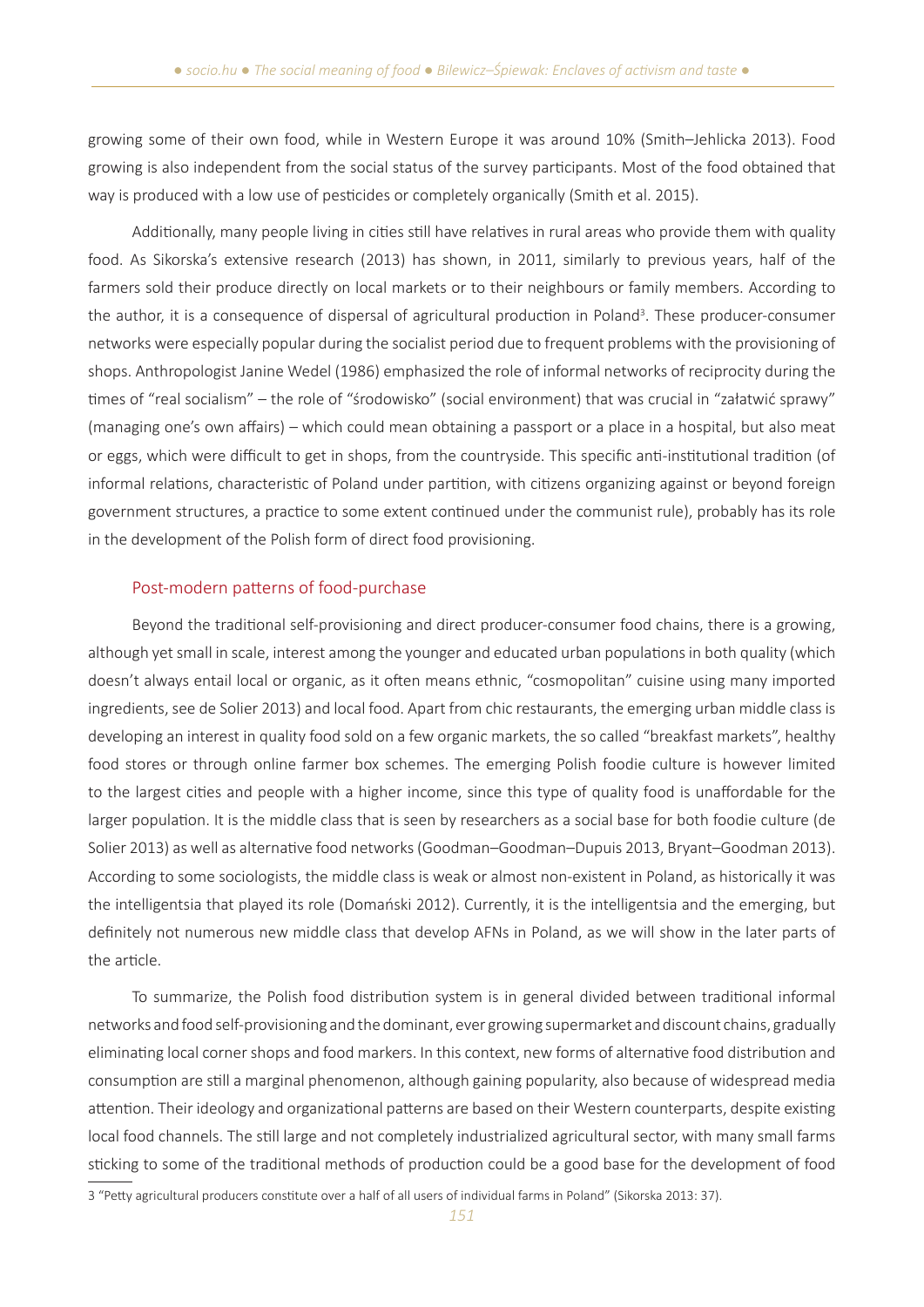re-localization movements, but they are still on the initial stage of their development.

### Consumer cooperatives in Poland: consumers' and farmers' perspective

#### A short history of cooperatives, 2010–2015

The first informal, grass-roots cooperative in Poland was established in January 2010 in Warsaw. "Warszawska Kooperatywa Spożywcza" – Warsaw Consumer Cooperative – was created by a small group of friends, most of them young left-wing activists from politically-inclined associations (such as the Young Socialists Association – Młodzi Socjaliści) or informal movements, some of them anarchist in character. Initially, the cooperative purchased conventionally produced fruit and vegetables from a large vegetable wholesale centre on the outskirts of Warsaw, but later, although with some difficulties, it established partnerships with a few small farmers.

The Warsaw Consumer Cooperative soon became a pattern for other cooperatives that emerged in other large Polish cities in the course of the next year: Łódź and Gdańsk. Those two cooperatives, as the former ones, were also established mainly by members of the Young Socialists and situated in the social centres led by the organization in those cities. That is why they adopted not only the ideology of the Warsaw Consumer Cooperative, but also its structure pattern: informal character, no official leaders, functions performed in a rotational way, consensual decision making. They also borrowed the first internet ordering system created by one of the Warsaw Cooperative founders. In the years 2011 and 2012, other cooperatives emerged in larger Polish cities, such as Poznań and Kraków. Some other cooperatives were also established in other districts of Warsaw. They were no longer connected to the Young Socialists, but were similar in terms of structure, values and social milieu in which they operated.

Overall, there were over 30 attempts to establish cooperatives all over Poland. They emerged in the largest cities, such as Warsaw, Łódź, Gdańsk, Poznań, Wrocław, Kraków, Białystok, Lublin, Katowice or Bydgoszcz but also in smaller ones, with around 100 000 or even fewer than 50 000 inhabitants, such as Opole, Zielona Góra, Gliwice, Dąbrowa Górnicza. Not all of them moved beyond launching an Internet or Facebook website. Some of them had to suspend their activity, only to re-emerge later. In 2015, only around 15 cooperatives function regularly, most of them in Warsaw, Kraków and other larger cities. As the following section will show, not all of them resemble those modelled according to the pattern produced by the first Warsaw Cooperative.

# Research methods

The following analysis is based on two-phase research, using ethnographic methods (Babbie 2007). To capture the whole picture of cooperatives as food networks, we decided to interview both consumers and farmers delivering to cooperatives. The first, longer phase consisted of in-depth, unstructured interviews with members of 15 cooperatives (altogether 42 interviews) from different cities all over Poland. We tried to reach all cooperatives active and functioning on a regular basis in the time of the research (2012 – January 2015); not all of them turned out to be accessible, but finally we were able to reach most of them. Most of the interviewees were the more active members of the cooperatives, some of them were also among the initiators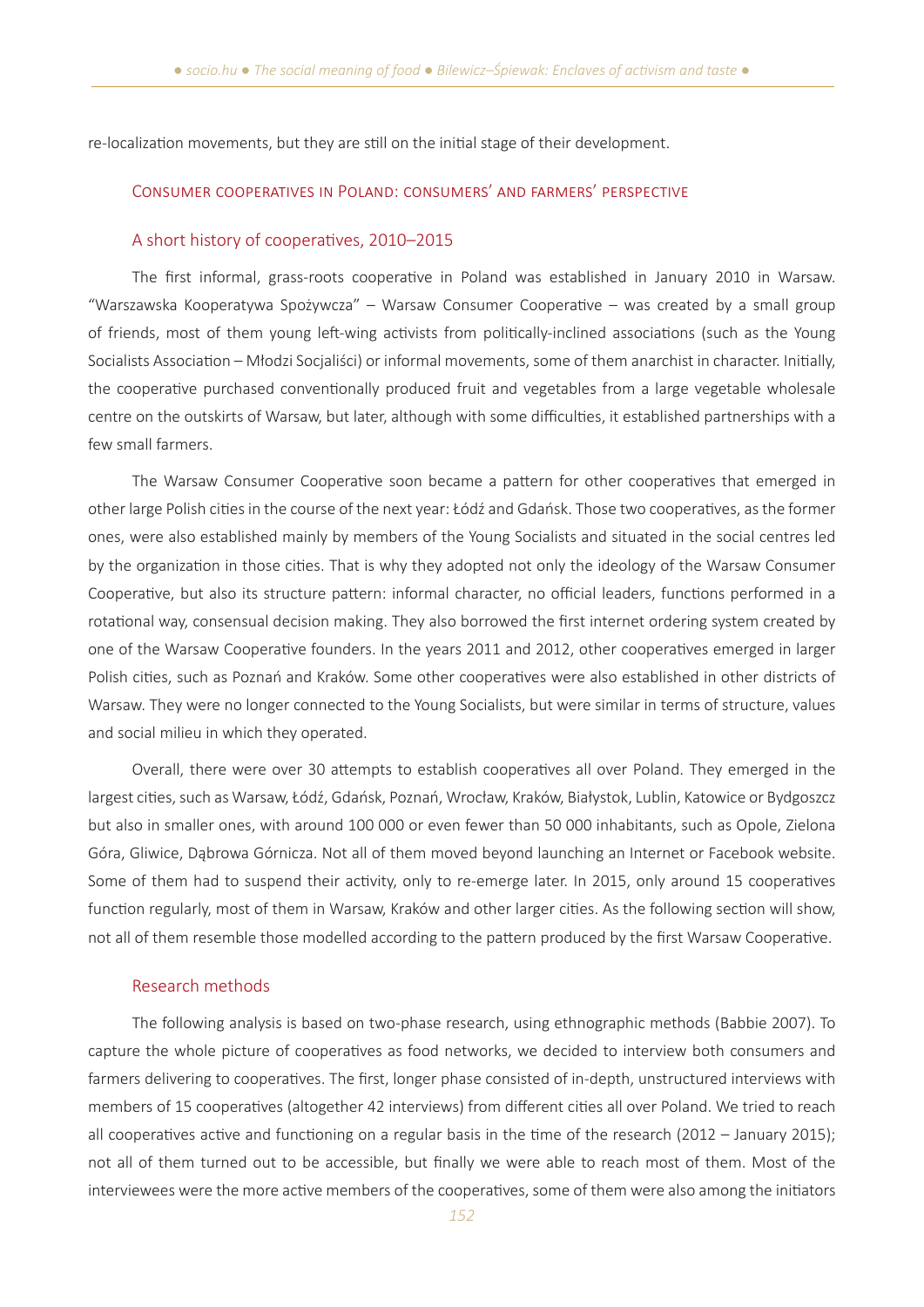and founders of cooperatives. This means the interviewees were, on the one hand, highly aware of the details of the everyday activity of those groups; they also not only adhered to mainstream cooperative values, but often shaped them and decided how they were realized in practice. However, we also tried to reach members of the small group of the most involved activists, some of them no longer belonging to the cooperatives or inactive members – as that kind of informers can be sources of important information about the studied group (Hammersley–Atkinson, 2007). In general, the interviews focused on most active members, but we tried to retain a balance between different categories of respondents. The interviewees were recruited to the study mainly using the snowball method. Some of them were found through official channels, like contacts on cooperative websites or Facebook sites.

Additionally, the study of the consumers is based on participant observation made by Aleksandra Bilewicz during her 3 year study of consumer cooperatives in the years 2012–2015. Most observations were made in Warszawska Kooperatywa Spożywcza, the first of the established consumer cooperatives. Some shorter observations (participation in one shopping session) were made in other cooperatives – in Gdańsk, Poznań, Katowice.

After gathering data about consumers, we turned to the second phase of the research, which was performed at the turn of the years 2014–2015. We decided to interview farmers collaborating with chosen cooperatives using the semi-structured interview scheme (altogether 18 interviews) – in this part of the study, we aimed at acquiring data about the farmers' methods of production, the size and general character of their farms and their motivation to collaborate with cooperatives and the scope and practice of this collaboration. The interviewees were chosen using the snowball method. This part of research was delivered mainly in Kooperatywa Grochowska in Warsaw, but also in 5 other cooperatives from Warsaw and Krakow.

# "Activist" cooperatives

The cooperatives studied varied considerably and during the research two distinct types were observed. They have been divided according to the goals they try to meet, members' values and methods of their operation.

The first type of cooperatives, which we call "activist", is based on an anti-capitalist attitude and alternative lifestyle, which both have a strong effect on their structure, decision-making and types of products sold. One of the Gdańsk activists explained his involvement, referring to understanding a cooperative as an "experiment": "I want to participate in an experiment that checks, if and to what extent cooperativism can be an alternative to the capitalist system of product distribution and exchange".

Cooperatives of this type are meant to be grass roots, non-hierarchical, serving also redistributive purposes, based, at least theoretically, on direct relationships with local farmers. Decisions are most often taken consensually at meetings. Almost all cooperatives of this type have established a special "communal fund" (*fundusz gromadzki*), which is collected by adding 10% to the price of each product. Almost all of them are also vegetarian, although most of them, not without discussion and a strong opposition from vegans, decided to buy eggs and cheese.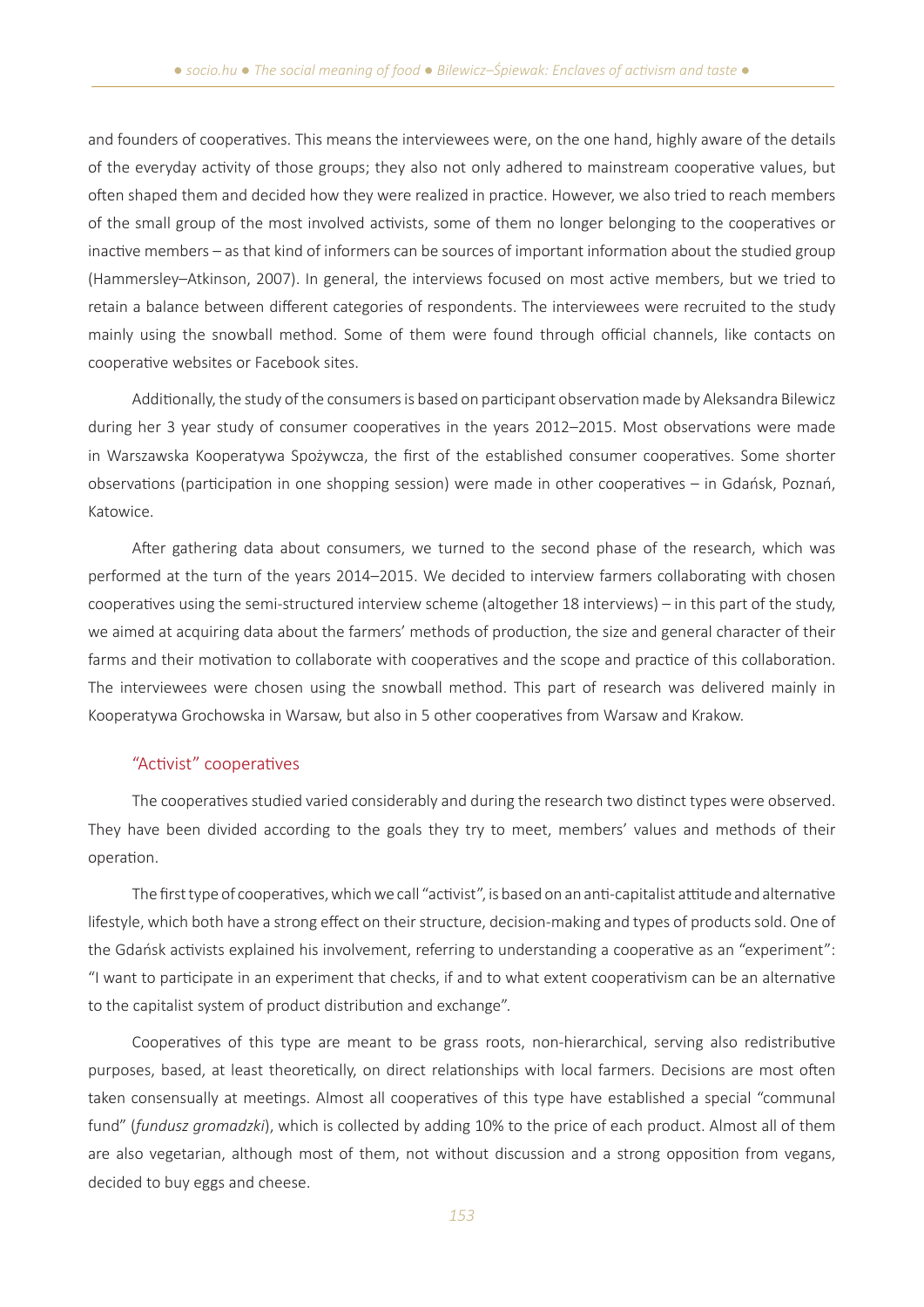The members' attitudes to food attributes and to the notion of localness is diverse, but in general we can say that it is based on the values adopted by activist cooperatives, that can be summarized in a form that has been used by many of them: "building a more just, democratic and more environmentally friendly economy". Emphasis is put on food localness and supporting local farmers, but rather for environmental reasons ("food miles") or issues connected to social justice than issues of tradition, taste and territory (Sylvander 2004). Apart from that, healthy food, produced without the use of pesticides, is also an important factor in understanding food quality for cooperative members.

Activist cooperatives are based on an ideology that is detached from issues of territory and local identity. Their members oppose industrial farming and want to support small farmers, but they are rather indifferent to real local conditions of such production, issues such as traditional local products, the specific character of local soils, climate or social relations etc. All that they require from a farmer is to be close to their place of residence (although locality is usually not precisely defined) and sticking to "natural" ways of production (which are not clearly defined, either). In practice, many activist cooperatives experienced difficulties in reaching local farmers. Some of them, trying to meet egalitarian standards, deliberately abstain from buying certified ecological food, since it would raise the prices. Some cooperate with both certified ecological and conventional farmers.

The structure of activist cooperatives seems to be based on the ideas that shaped the "newest social movements" that emerged after the birth of alter-globalist ideas around 1999, according to Canadian sociologist Richard Day (2005). The phenomenon of "new cooperativism" (Vieta 2010, Curl 2010) in Western Europe, the US and South America can be seen as a part of this trend and was especially strengthened after the 2008 economic crisis. The other, albeit less important source of inspiration for new Polish cooperatives was the rich and forgotten tradition of Polish cooperativism, especially the writings of its probably best-known advocate, Edward Abramowski (see Abramowski 2010). Most of the members, however, reported not to be deeply interested in the cooperative tradition and are rather oriented towards Western-driven ideas of ecology, sustainability and social activism. The structure and decision-making system adapted by cooperatives indicates that. One example is consensus decision-making (Bressen 2007), used widely by left-wing movements in the US, also by the "Occupy Wall Street" movement and "Indignados" in Europe. Consensus in cooperatives is a new idea, definitely inspired by the context of new social movements (Buechler 2013). Activist cooperatives have a very loose, leaderless structure, which often leads to problems in sustaining a regular rhythm in their basic functions. One of the exception is "Dobrze" cooperative based in Warsaw that decided to register as an association and exploitss a cooperative shop run by both members and employees.

# "Consumer-oriented" cooperatives

The second type of cooperatives, which we call "consumption oriented", emerged somewhat later, around 2012, although the first cooperative of this type, Kooperatywa Grochowska, existed as early as 2010 in the form of groups of young mothers buying food directly from producers. Most of the cooperatives of this type are based in Warsaw, there are also examples from Łódź and Kraków.

Consumption-oriented cooperatives have a different structure and are also based on different values.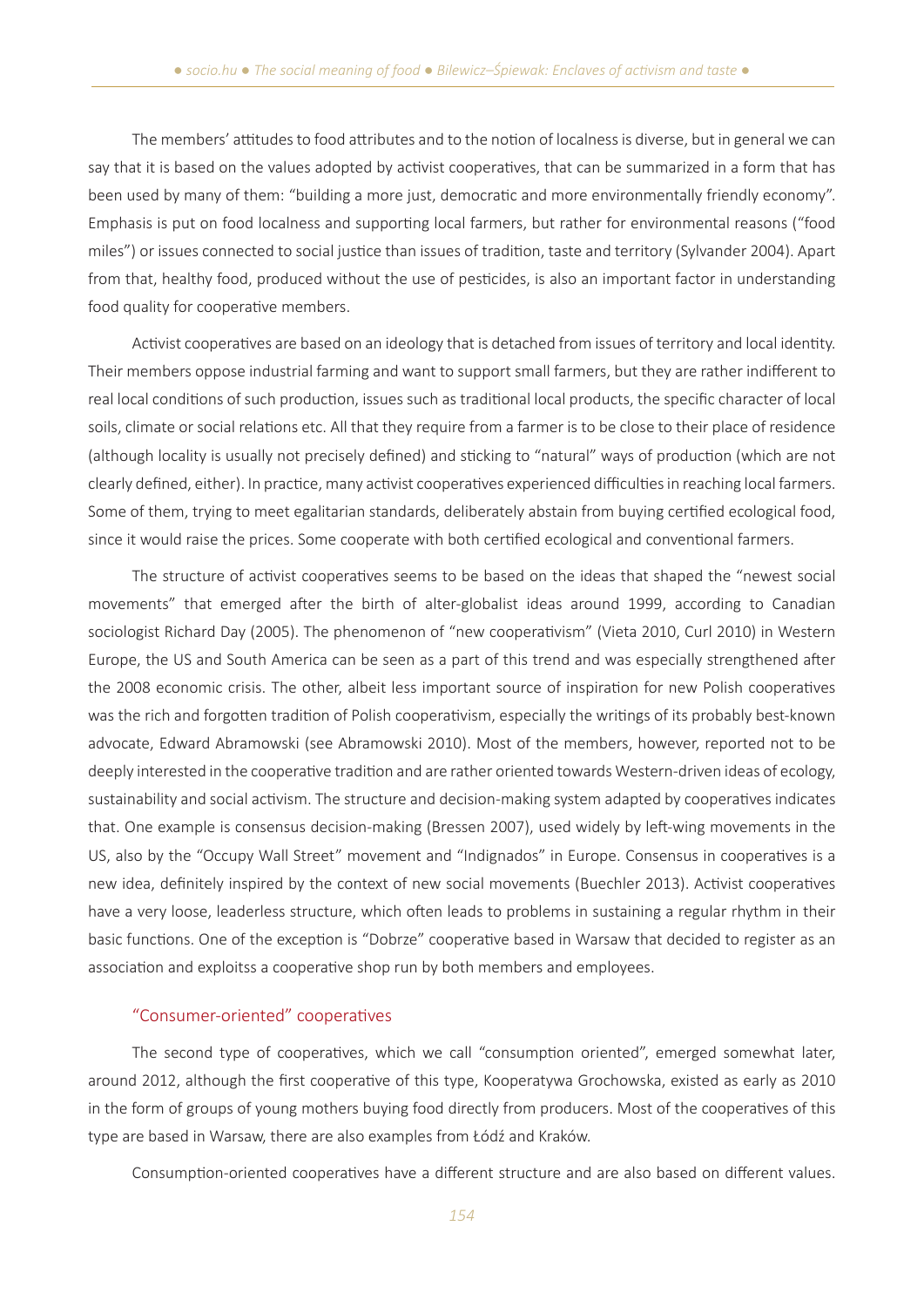They emerged as Facebook groups organized to buy quality food from small farms and refined producers. They are called "cooperatives" but lack some substantial features of cooperatives in terms of democratic decisionmaking – those organizations are mostly governed by so-called "group administrators", although recently some changes in this model can be observed. Consumption oriented cooperatives have developed some redistribution mechanisms, such as membership fees, but that is not always the case. Cooperative activities are much more individualized, although socializing events, such as picnics or workshops, are also organized. There are however much fewer common meetings than in the activist cooperatives, most of the work is done individually, through the internet. Individual cooperative members are responsible for "actions" for a particular product – they have to contact the producer, gather the orders, and sometimes deliver the product to the place where a shopping session takes place. While activist cooperatives tend to be small, consumer-oriented cooperatives usually have more than 200 members. One of them, Kooperatywa Grochowska based in the Grochów district of Warsaw, even had 700 members at some point and had to reduce membership due to coordination difficulties, since most of the organizational tasks rest on a small group of people. The majority of members didn't work for the coop, they just did their shopping. It functioned more as a store with quality food. Those who worked for the public good decided that all people not engaged in work, had to quit the coop.

Most of the consumption-oriented cooperative members are people with stable work and a family. One of the founders of the former "Rydz" cooperative from the fashionable Warsaw district of Saska Kępa described other members as "affluent" and "foodies". They also often describe themselves as busy people who need to spend as little time as possible to do their cooperative shopping. Most of the cooperative members fit into the characteristics of new emerging Polish middle-class understood as professional wage-workers (Domański 2012), a group that is still not numerous. The cooperative structure has been modified to meet their specific needs.

### Comparison of the two types

An important difference between the two types of cooperatives can be found in food quality and prices. In the consumer-oriented type, prices are higher than in most activist cooperatives and the products are more refined. For example, in Kooperatywa Południowa (operating in the south of Warsaw) there was an offer, although not very popular among members, for New Zealand beef and kangaroo meat. Consumer-oriented cooperatives buy organic citrus fruit from Sicily or Cypriot cheese. Most of food sold in cooperatives comes from Poland, but it is hard to call this food policy as "relocalisation", even if "local food" is not merely considered within the "zero miles" concept. Food is delivered almost from all over the country, from regions specializing in a specific product. For example, rare fish comes from Mazury lake district, some cheeses are also bought in the north of Poland. Farmers and producers delivering to cooperatives come from different communities, usually with no contact with each other.

Understanding food quality s is a complex issue in both types of cooperatives. What seems to be crucial in both types is assessing certainty of how and by whom the food is produced. This conviction is most often based on trust to farmers or on other members' opinions – a recommendation of someone they know is the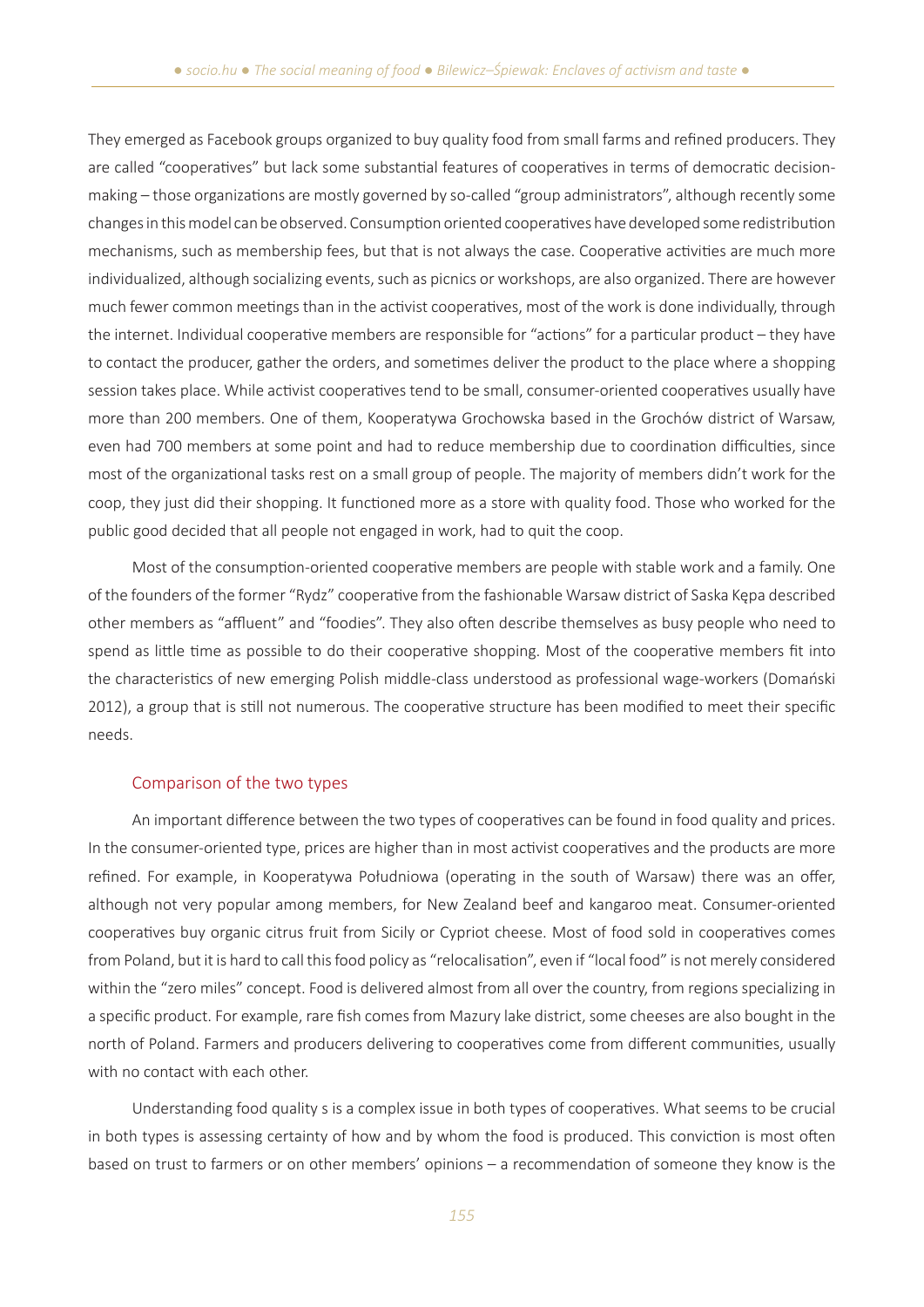decisive factor. As interviews with members have shown, food is perceived as "good" (Sage, 2003) not only because of healthy and ecological production methods, but also because it is considered "real". Consumers feel a special connection to food bought in cooperatives, which is established by their knowledge of its origins or a personal relationship with its producer. Food bought in a cooperative is of special value for members just because it comes from a cooperative – which practically can mean different things – being local, seasonal, ecologically produced, bought from friends or acquaintances or bought in a large vegetable retail center - but there is always a surplus value which makes food from a cooperative better than ordinary food bought in a supermarket.

For members of consumer oriented cooperatives, taste and health – linked to the wellbeing of the consumer in general – are two dimensions that define "good food". They are definitely seen as more important than animal welfare or environmental standards of food (e.g., virtually all of the studied consumer-oriented cooperatives deliver meet products to their members). Health standards, understood as "natural" methods of production are also considered important, especially for families with small children, which are prevalent in this type of cooperatives.

While the activists emphasize meeting the environmental and social standards when thinking of food quality, the notion of the local is problematic in case of both types of cooperatives, but especially for consumeroriented co-ops. Farmers delivering to those cooperatives come from different places of the country. It is not spatial proximity and preexisting social relations referring to local food tradition that bind them with cooperatives, but producing specific, alternative food and the farmers' ability to contact urban groups of consumers and to answer their needs. The products they deliver is sometimes typical for the region, which makes the "origin of food" perspective (see Fonte 2008) relevant – e.g. the case of Mazurian fish, but in other cases it does not have anything in common with its place of origin – e.g. lavender delivered from Mazury, a Mediterrenan plant which is not typical for the region and for Poland as a whole. So, the notion of "territory" seems to play a role, but usually there is no particular region that member of cooperatives stick to.

The second dimension is a matter of a slightly different values of member of cooperatives. In case of activist cooperatives, members are more focused on environmentalism, workers' (including farmers') rights, animal welfare. In case of consumer oriented cooperatives, members choose values related more to their own health or health of the family, sometimes also focusing on ecology or preserving traditional farming.

As it was mentioned above, the division is also a matter of organizational issues. In case of the second type of cooperatives, the cooperation is based on social media and meetings mostly on for the purpose of picking the food, the first type is focused on close relations between members and negotiating all issues in a very egalitarian/democratic manner.

The division between activists and consumer-oriented is also based on different social background and occupational characteristics of the majority of members. While activist cooperatives are created by young left-wing intelligentsia, students, graduates, often also NGO employees or the educated precariat, most of the members of consumer-oriented cooperatives are professionals working in international corporations, media, finance or own their own companies. The structure of consumer-oriented cooperatives reflects pragmatism,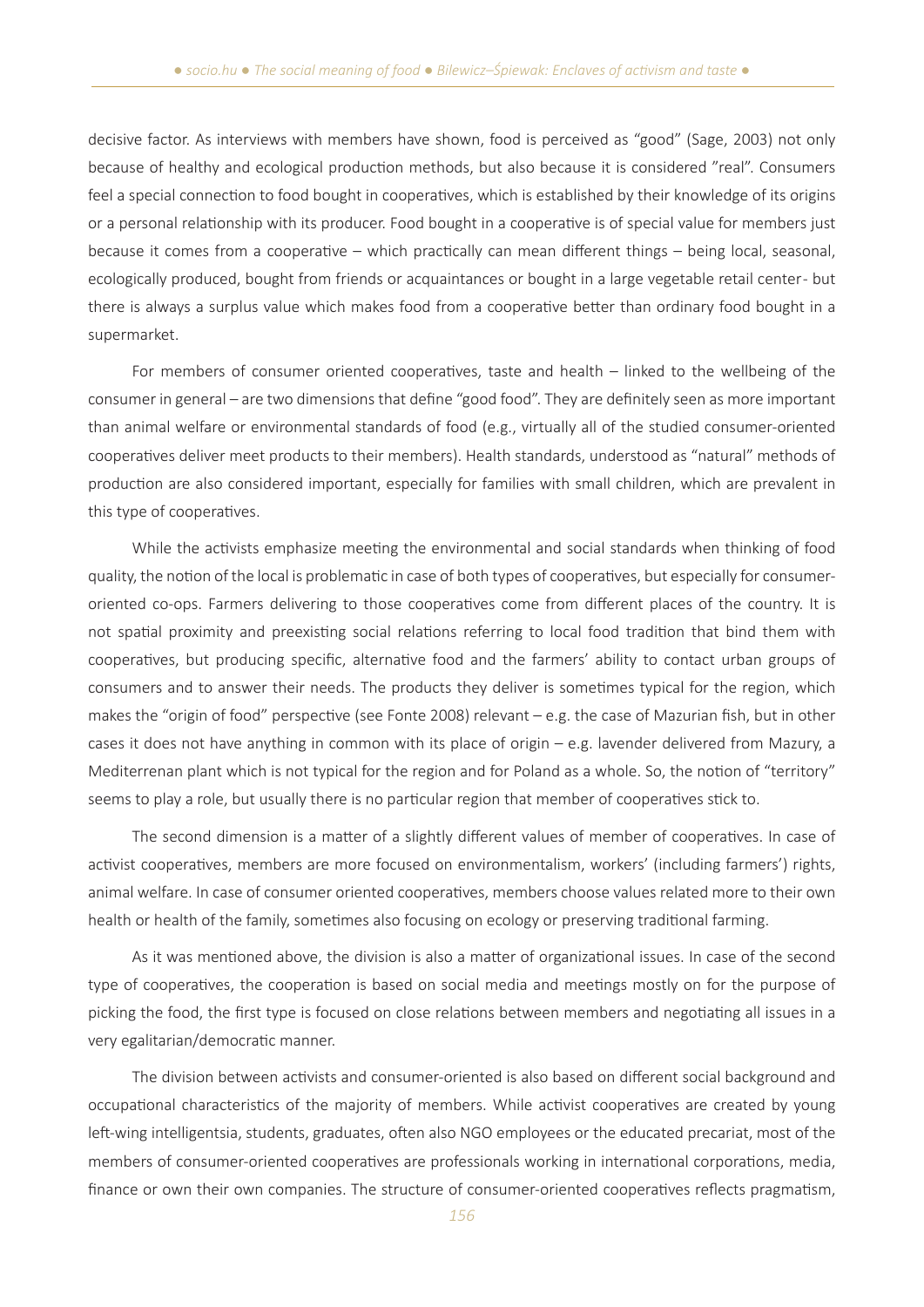individualism and order characteristics of middle class lifestyle (Bourdieu 1984, Gdula–Sadura 2012).

In general, it seems that in both types of Polish cooperatives we witness a similar process of creating exclusionary food movements observed by AFN researchers in the West, but in a local form. Bryant and Goodman (2013) suggest that alternative food is used as a means of social distinction, especially in countries where middle class is a weak and emerging group. Poland is such a country, and as interviews have shown, consuming quality food has become an important part of members' identity. The prices of food indicate that being a member of such cooperative requires economic capital. Prices are slighlty lower in activist cooperatives, but there are other barriers that make them almost inaccessible for members coming from other than activist intelligentsia background. Activist cooperative members follow a very particular lifestyle (e.g. biking, being vegetarian or vegan). They describe themselves as "freaks", "individualists", "idealists". People being politically engaged and/or of different lifestyle are often called "the normals" (normalsi) by cooperative members. The normals are criticized by some interviewees for not being active enough, not being politically aware or not understanding how a cooperative works. Thus, being a fully accepted cooperative member requires some specific embodied cultural capital (see Bourdieu 1984, 1986, Zarycki 2008)<sup>4</sup>. As some authors claim, the role of cultural capital is specific in Poland and other Eastern-European countries with lack of sufficient economic resources and is connected to a specific role of the intelligentsia that is perceived as a substitute for Western bourgeoisie (see King–Szelenyi 2004, Zarycki 2008). Activist cooperatives are a kind of exclusive enclaves in which cultural capital plays an important role. It is confirmed by interviews with ex-cooperative members who decided to leave. One of the former members of Warszawska Kooperatywa Spożywcza said, referring also to the problem of age: "I just feel much less alternative, I am not an anarchist, and all this together… (…) I feel that I have somehow grown up, this is a milieu of younger people… I have an impression that I don't entirely fit".

 In the case of consumer-oriented cooperatives, lifestyle issues doesn't seem to play such a meaningful role, although sticking to particular food can be also regarded as part of a lifestyle. However, due to the fact that this type of cooperatives function mostly as internet groups, and joining them usually requires no personal contact, we conclude that economic resources is a more important barrier in this case, especially due to the fact that food prices are usually higher. Both type of cooperatives, however, are a kind of elitist enclaves based on distinction from people buying in "conventional stores".

# Farmers and food manufacturers

The research interviews have shown that the farmers delivering to cooperatives are a specific, distinct group of farmers, applying specific standards to their products.

The age of the interviewed producers ranged from 25 to 53. Most of the research participants were men, most also had a university degree. Almost all of them had strong ties with the city – around twenty five percent of indicated farmers decided to move out to the countryside leaving behind the urban life they

<sup>4</sup> According to Pierre Bourdieu (see Bourdieu 1984, Zarycki–Warczok 2014), cultural capital are combined forms of knowledge, skills, education and advantages that person has and gives higher position in society. There are three forms of cultural capital: embodied, material and institutionalized. The embodied state of cultural capital is, as Bourdieu explains, "in the form of longlasting dispositions of the mind and body" (Bourdieu 1986: 243).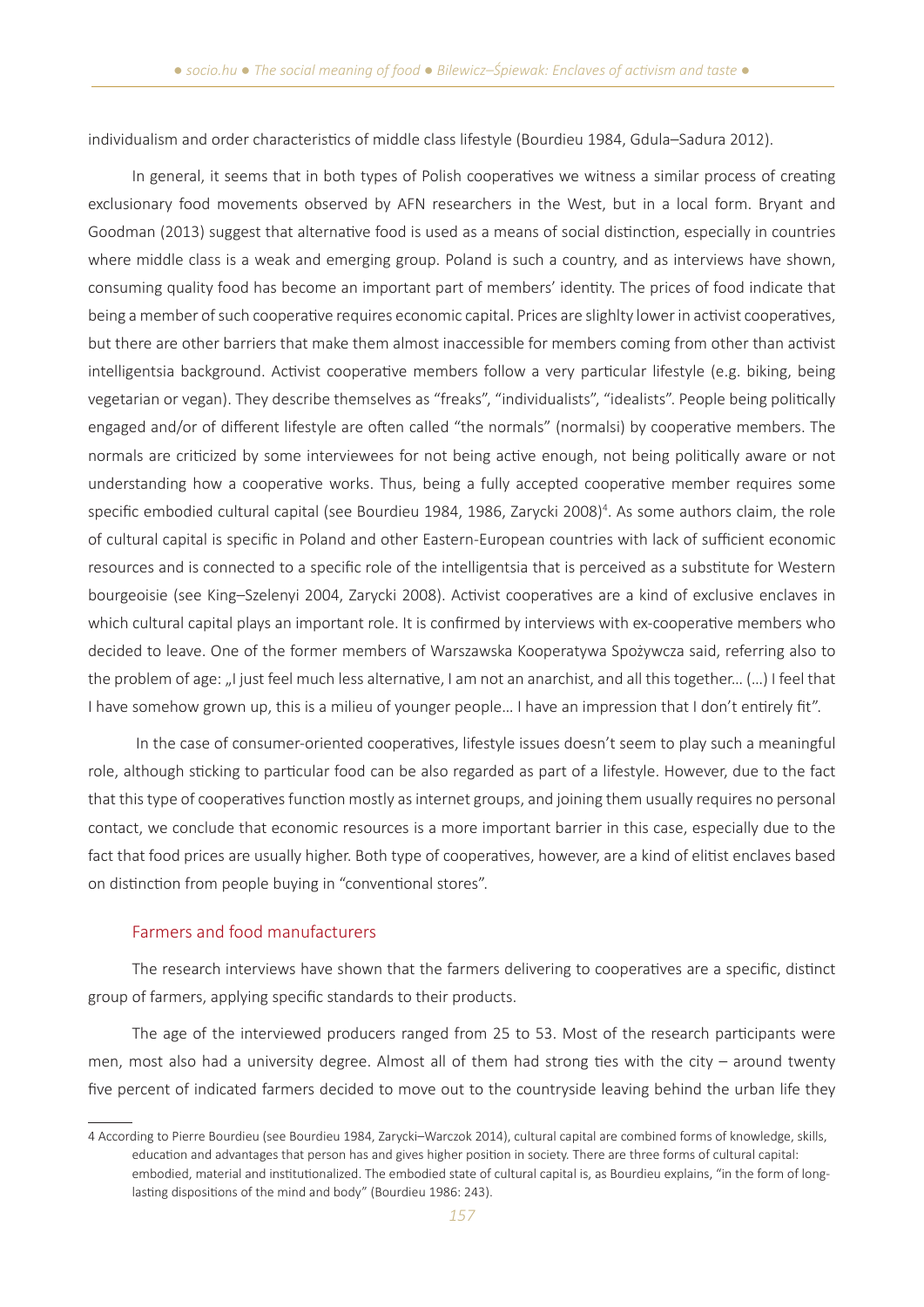had lived before, some combined working in the city with managing their farms. Other have studied in the city, their spouses work in bigger agglomerations. We can infer that cooperation with cooperatives requires knowledge and both social and cultural capital that most of the "usual" farmers probably possess to a lesser extent. For others it may be difficult to find information about cooperatives, they may be simply unaware of alternative ways of food distribution.

The farms of the interviewees varied in terms of size, but all of them can be qualified as small: from 0.9 to 15 hectares. The location of the farms and their distance from the location of cooperatives varied considerably. In the case of the Warsaw cooperatives, the most distant farm was 220 km from Warsaw, the nearest – 20 km. The mean distance was 80 km. In the case of the Cracow cooperative (Wawelska Kooperatywa Spożywcza), located in the south of Poland, the average distance was similar, but all of the farms were located in regions surrounding Cracow – Małopolska and the Carpathian Mountains, as for Warsaw the farmers often came from further regions, such as Podlasie or Mazury. Cracow cooperatives, as interviews have shown, are based on traditional small-scale agriculture from the south regions of Poland. Members of Krakow cooperatives had no major difficulties finding contact with local farmers – in case of Warsaw cooperatives it was much more problematic.

Almost all interviewees inherited their farms from their parents or grandparents. All of them are family farms, and in almost all cases only family members work on the farm. Only in exceptional cases, such as work overload during the season, outside workforce is used. Many farms were based on diversified production, some of them had only animals (goats, hens, pigs) or fruit and vegetables. Most of them, however, maintained both animal and plant production, which is currently rare in Poland.

Only one of the interviewees had a European certificate of ecological farming for the whole farm and two were under conversion. Nevertheless, virtually all of the participants claimed that their production was ecological or "natural". They either use integrated agriculture methods, effective microorganisms to protect their plants, or try to limit the use of artificial fertilizers and pesticides. Most of the farmers also process food produced on their farms – pickle vegetables, make cheeses, preserves or cold cuts. In most of the cases, food manufacturing was not officially registered, or only partially registered (in Poland, a farmer cannot legally sell processed food without obtaining a permit). One of the registered honey producers also makes mustard, vinegar, and bread on the basis of honey, but she has not registered this additional production. One of the farmers producing cheese suggested that the informal character of the cooperative was adequate to her needs: "I like the cooperative also because no one asks me here to show papers, but when anyone is interested, I always invite them to my farm, everyone can see everything". Nevertheless, cooperative administrators in consumer-oriented cooperatives demand current veterinary documents from meat producers and certificate confirmation from certified organic farmers.

There are two main reasons for farmers to decide to work with cooperatives. The first can be called ideological, the other – financial and organizational. In their opinion, working with a cooperative is an alternative to big retail companies, it is also treated as an opportunity to popularize "good food". Contact with the consumer and a possibility to know their opinion was also important. Farmers and manufacturers emphasized

*158*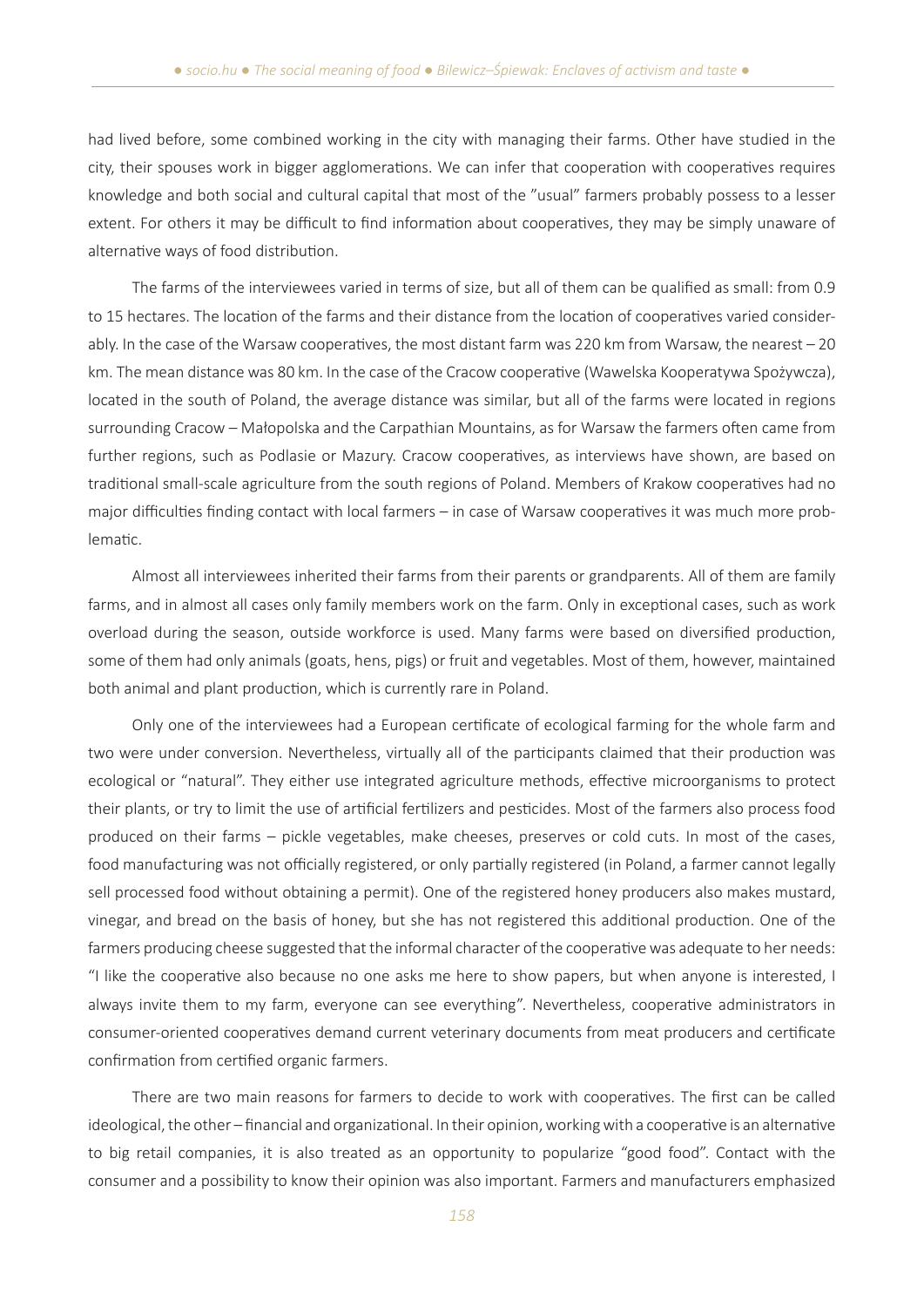that for the consumers what and how they buy and eat play a very meaningful role. Two interviewees stressed the prestigious role of meeting complicated demands of cooperative members – being able to do fulfill the expectations was treated as a proof that their food was good, which stimulates producers to keep and improve quality standards.

Prestige and direct contact with consumers is obviously linked with financial motivation– prices that the farmers and manufacturers can dictate in cooperatives are higher than those in retail centers. It was also important for the interviewees that food was preordered, so they know exactly the amount to prepare and none gets wasted.

As stated above, food relocalisation (Sonnino–Marsden 2006) and network character are important factors in building alternative food networks. Therefore interviewees were also asked about their potential collaboration with other institutions such as local authorities, NGOs and other farmers from the community. None of the interviewees had any authority or local institution support in their production or food distribution. We have to stress that most of the interviewees do not seek such support. One of the farmers rhetorically asked: "Do the local authorities help anyone?"

Only 2 interviewees confirmed cooperation with another local farm. One participant bought additional ingredients for meat preserves from a neighbor, another based most of his production on meat bought from local slaughterhouses. Other interviewees declared no cooperation with other farms because of not being sure if their neighbors' production was trustworthy, if they met standards of production which the participants considered important and a source of pride and prestige. They feared that using others' produce could contribute to losing good opinion among consumers. It suggests lack of trust for their neighbors, but is also a result of an exceptional, elitist character of the farms that choose to be the cooperative deliverers. Let us quote one quite extreme but meaningful statement about cooperation with other local farmers: "No, firstly, I don't know anyone who would be interested, but also because the things I do are important for me from the ideological point of view – animal welfare is most important for me. We came up with the "fairfarm" concept – I don't want to sell rural milk, I want to sell milk from happy goats. I won't cooperate with anyone who keeps the goats chained".

The farmers also have declared no cooperation with each other in delivering their produce, mainly due to the fact that they are located far from each other. Many of the farmers started working with cooperatives only recently, so they do not have many opportunities to meet other producers. Not many of them showed though any interest in initiating such cooperation.

The main feature of all the farmers is that they operate on small scale farms (under 15 ha), which are considered by some economists too small for sufficient income (Baer-Nawrocka, 2014). Even that most of them are not EU-certified ecological farms, all of the farmers declare their production to be sustainable. Over half of the suppliers are new rurals, who took over farms recently and treat their occupation not only as a source of income but also as mean to improve life quality both of their families and their customers. Farmers delivering food to cooperatives are loosely connected with their own communities. They also reluctantly cooperate with other farmers delivering food to cooperatives. Polish farmers as a whole group are characterized by low level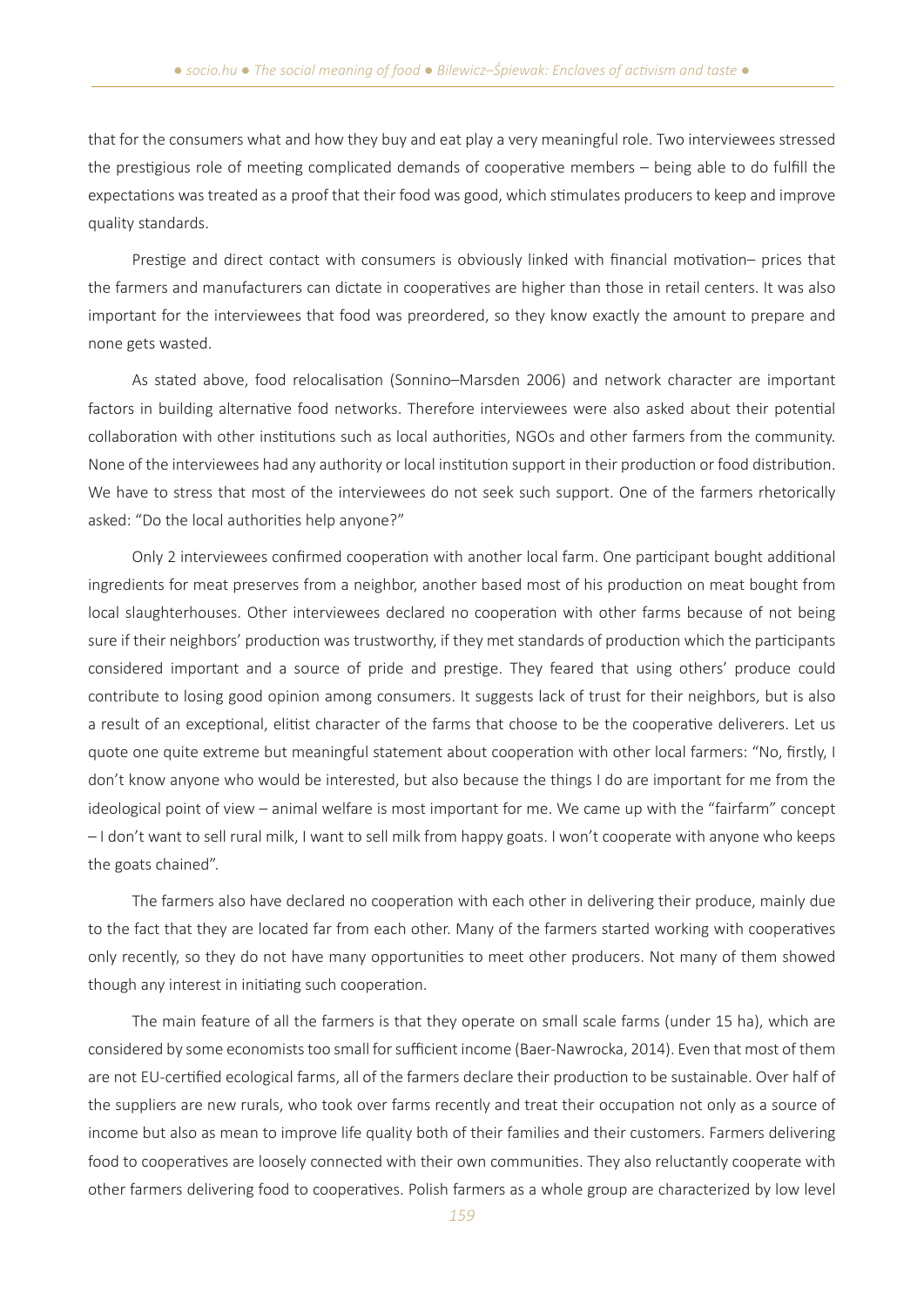of social capital, including low level of social trust (Fedyszak-Radziejowska, 2014). Those who are engaged in food cooperatives are also quiet reluctant for cooperation, that is due to lack of social trust. The cooperation is usually initiated by consumers. However, as cooperatives are becoming more popular, more farmers seek the possibility to deliver their products to cooperative members.

### Cooperatives as social enclaves

### *Class/ lifestyle enclaves*

After investigating the consumer and producer part of alternative food networks, it has become visible that they possess characteristics that we decided to label with a common term of "enclave" character. To some extent, their elitist character resemble their Western counterparts, described as "exclusionary" in terms of skin colors or class (Jarosz 2008, Goodman–Goodman–Dupuis 2013). In the Polish context, both economic and cultural factors play a role, making cooperatives a place for the more affluent (especially consumptionoriented ones) or educated and following a particular, alternative lifestyle (activist type). Activist cooperatives are formed by groups of friends among young and socially engaged intelligentsia connected to particular social organizations or informal groups. Although they declare openness in fact the membership requires embodied cultural capital as well and social capital specific to the group of activists. For consumer oriented cooperatives, it is mainly economic capital that creates the barrier, although lifestyle issues and values can also play a role. The exclusionary character of the cooperatives is also visible on the producer side of the coin – as the farmers delivering to cooperatives are educated people strongly connected to urban networks, which allows them an easy cooperation with consumer groups and adapting their production to the needs of an alternative food network.

### *Food enclaves*

The cooperatives can be seen as enclaves also from the food system point of view: they enable a new way of distribution of local, quality, often ecologically certified food, but due to the low demand for that kind of food in Poland, as discussed above, their expansion will be unavoidably limited in present conditions. The other limit of this form of those food networks in terms of food issues is its weak connection to particular regions – the territorial side of food localness (Sylvander 2004). As we have shown, members of activist cooperatives define local food in terms of distance ("food miles"), while the consumption-oriented ones pick regional products from all over Poland, without establishing any specific connections with a particular region, and that could strengthen the links between local producers and encourage their self-organizing.

### *Cooperation problems*

The "enclave" character of the cooperatives can be attributed also to other aspects of how the cooperatives interact in their social surroundings. It encompasses both the position of cooperatives in their urban milieu, the relationship with other cooperatives, as well as the interaction between farmers delivering to cooperatives and their own role in the rural communities.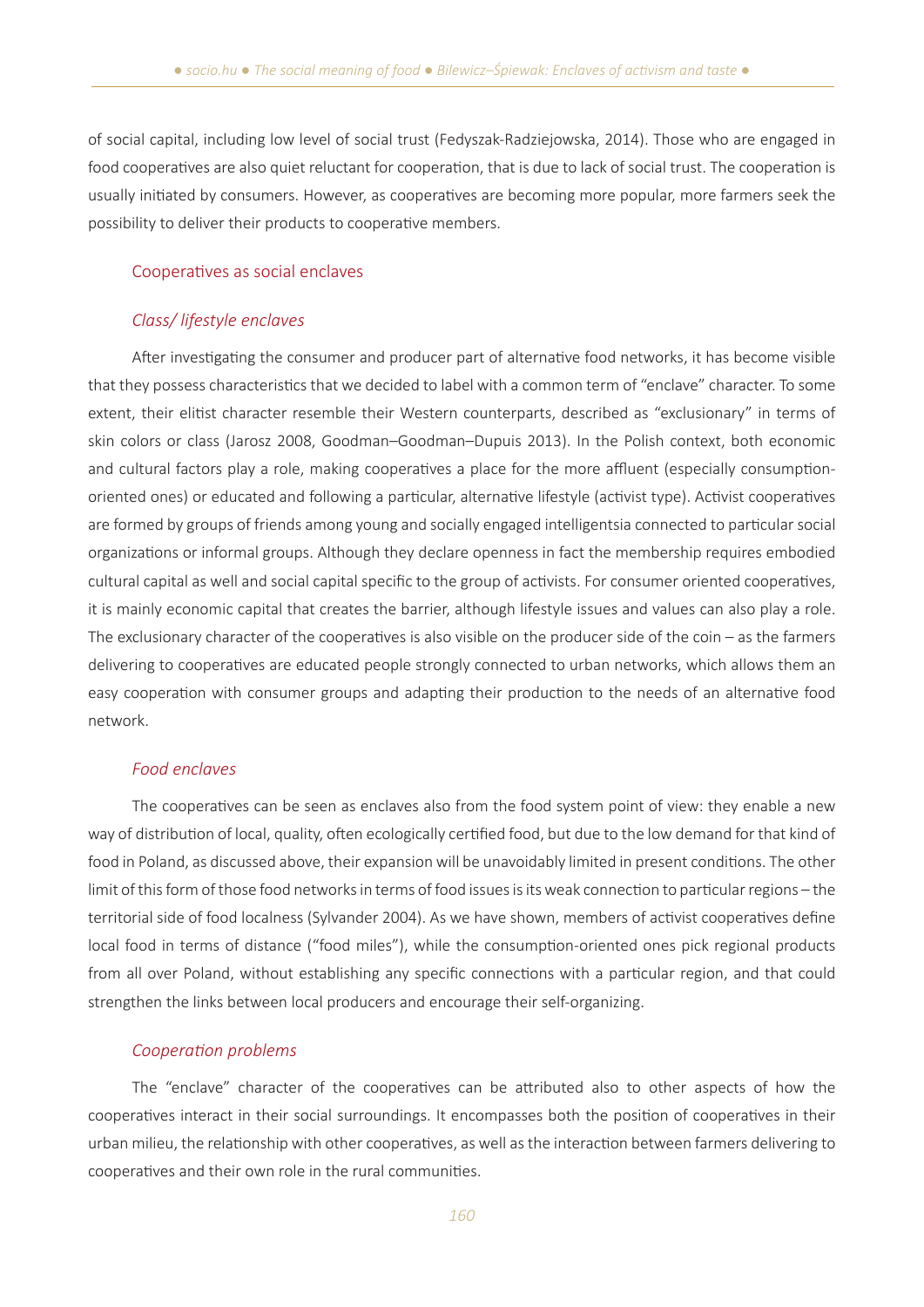The other sense of the "enclave" notion in the consumer context is that the cooperatives work mainly independently, with little collaboration with each other or other institutions. Although until now four cooperative "rallies" were organized in three largest Polish cities, the participating members were unable to organize cooperation for a larger scale, not only in terms of linking the food networks together, but, for example, in terms of establishing a body that could facilitate solving the common problems of cooperatives or enable lobbying for changing the law to make easy registration of a cooperative possible.

The enclave characteristics are also visible in the producer context. Farmers connected to cooperatives are rarely closely bound with their local communities – none of the interviewees looked for support of local organizations, local government or cooperated with neighbours in order to produce or sell food. Almost all interviewed farmers are educated people, some are back-to-the-landers who decided to take over the farms of their families, some were born in the city and bought land to establish ecological, natural and animal welfarefriendly food production. We can infer that there is a social and cultural barrier between the rural community and the separated farmers, which is strengthened by a difference in production methods. Urban consumers, not members of their local communities, are an important point of reference for this group of farmers in terms of lifestyle and values. Most of the interviewed farmers sell their produce not only to cooperatives but also on high quality food marketplaces, organized more and more often in larger cities.

Relationships with farmers, although declared by the cooperative members as desirable, are not very stable and deep. Practically, most of the cooperative members, especially in activist cooperatives, have few "real life" contacts with suppliers. However, in a slow and specific way, some relations between the city and the country are re-established.

### *Potential explanations*

The "enclave character" of the cooperatives seems to be a distinctive feature that could probably be also observed in other Polish AFNs. It could be explained by many potential factors – one of them is a low level of social trust as well as a low level of engagement in activities for the benefit of one's own community (Czapiński– Panek 2014) that has its roots in Polish history, especially in the long period of lack of independence, and was strengthened in the communist times and also during the years of transformation (Szafraniec 2002). This results in the general weakness of the Polish civic activity. In this context, it seems relevant to refer to Gliński's and Palska's thesis on the enclave character of civic activity in Poland, understood as "intensive social activity taking place in isolated spheres of social life and concerning relatively alienated, "excluded" social milieus" (Gliński–Palska 1997: 371). According to Gliński, the enclave civic activity can either take a form of "exclusive niches" or outer-oriented enclaves influencing their social and institutional surroundings (Gliński 2006: 183). While "enclave activity" according to Gliński and Palska referred to NGOs, which bagan to develop in Poland only after 1989, in our opinion it can also be attributed to informal social activities, among them alternative food networks. According to our interpretation, activist cooperatives were initially designed as "outer oriented enclaves" in the sense that they declared aim was to influence food distribution and democratize the economy, they turned out to be exclusive niches for radical intelligentsia, and turned to be themselves quite ephemeral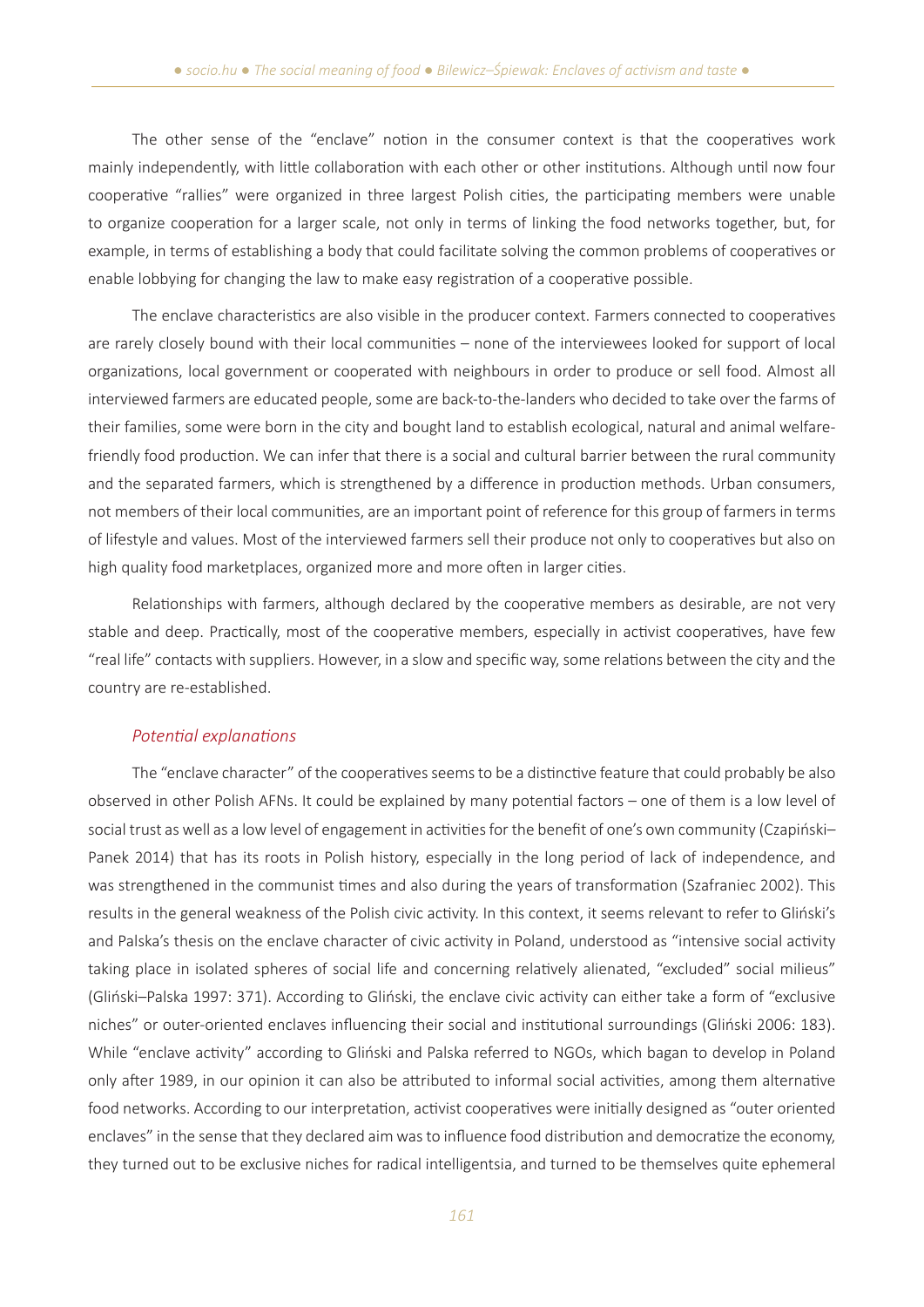in character – many of those small, informal organizations do not function on a regular basis, some have already disappeared. Consumer oriented coops were from the beginning thought as networks created to fulfil the needs of their members, so the exclusive niche description can also be applied in this context.

Thus, it is probable that the Polish alternative food networks are not only exclusionary in terms of class or social background, as is reported about their Western counterparts – there are more dimensions of their enclave, isolated character, also because of weak cooperation between the cooperatives themselves and between producers. Further comparative research should show whether those features are specific to Poland and/or Eastern European AFNs, or if are they connected with the initial stage of AFN development in this country.

### **CONCLUSION**

Our study has shown that Polish consumer cooperatives face some similar features and problems as those in the Western Europe and North America, however, some of their other features, among them development barriers indicate their specific, local character. As the first generation of AFN in the West, they are small, grassroots initiatives popular among the more educated and/or wealthy part of the population. The class character of the cooperatives, especially the activist ones created by the young radical intelligentsia, can be even more important and persistent due to the specific role of cultural capital in Poland as well as the growing need for social distinction in the emerging professionals class (the case of consumer-oriented cooperatives). The research has confirmed the problematic and subjective character of the basic notions used to describe AFNs: food quality, which is understood differently by different cooperative members, as well as the notion of local food that turned out to be rather blurred and practically non-existent in consumer-oriented cooperatives. Also, the dimension of social embeddedness in the form of "relations of regard" between consumers and farmers is not always realized according to the values declared by cooperatives. The specific, enclave character of the cooperatives is strengthened by difficulties in cooperation between members and between cooperatives, and also, on the other hand, by the situation in the countryside, where consciously alternative, sustainable and/or ecological farms are a minority and operate rather in isolation from other conventional farmers. The producers delivering to cooperatives represent sustainable or animal welfare oriented modes of farming that are often unusual in their local communities, and they rarely cooperate with other local farmers, NGOs or local authorities.

The future of the Polish consumer cooperatives is vague. On one hand, they have considerably developed over the last 5 years. Also, the structure of Polish farming seems to facilitate the extension of such alternative food networks. But the cooperatives, after an initial enthusiasm, are developing very slowly. Many cooperatives, especially the activist ones, face some difficulties or have even suspended their activities due to internal problems with cooperation and member engagement. However, we have to bear in mind that cooperatives are still in an initial state of their development and they can be perceived as "laboratories" of more sustainable forms of social life, while interest in quality food and sustainable agriculture is growing. One of the problems could be that the activist cooperatives have somehow mechanically adapted Western ideas, categories and

*162*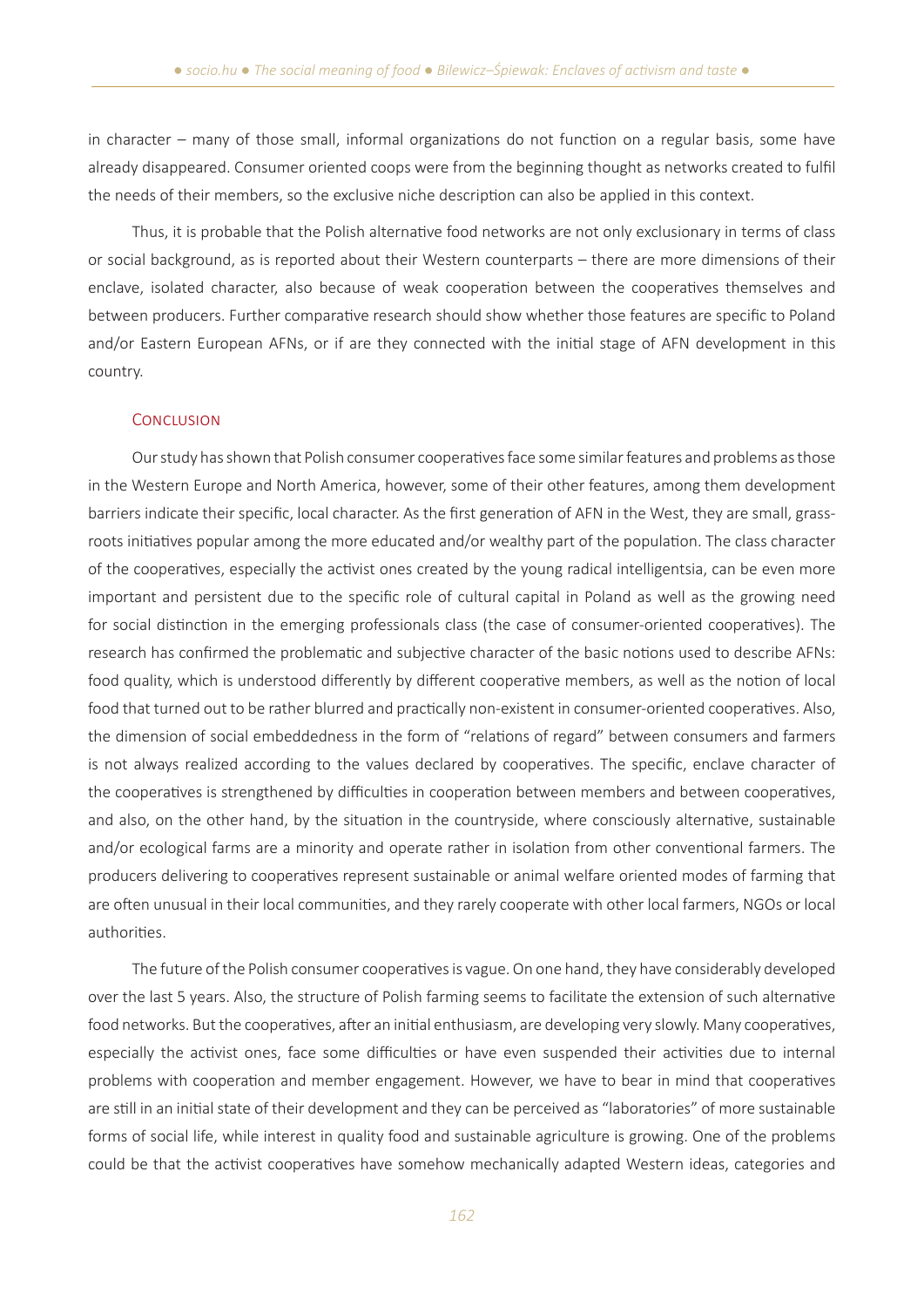structures, without thoroughly recognizing local conditions, such as situation of local farmers and their mode of production, or consumer preferences. The first activist cooperatives strongly refer to the structure and ideas of the Western newest social movements, only partly basing on the local cooperative tradition, largely lost during the times of planned communist economy and liberal economic transformation (Brodziński 1999). Consumer-oriented cooperatives that emerged somewhat later can be seen as a better and more functional adaptation to local condition (e.g. a more individualized work organizing), but they go even further away from cooperative values and resemble buying groups, which could be also interpreted as a mainstreaming strategy. By now, they however remain independent from the commercial context.

Our study suggests that the shape of alternative food networks in Poland is dependent on larger processes and divisions in the Polish society connected to the post-transformation and semi peripheral status of the country. An example is the "enclave character" of the cooperatives connected to the nature of informal networks in the Polish society and the role of cultural capital, or cooperation difficulties connected to the general weaknesses of the civic activity in Poland (that can be explained by historical turbulences). Further investigations are needed to the trajectory of development of consumer cooperatives in Poland, also in comparison with other Eastern European countries.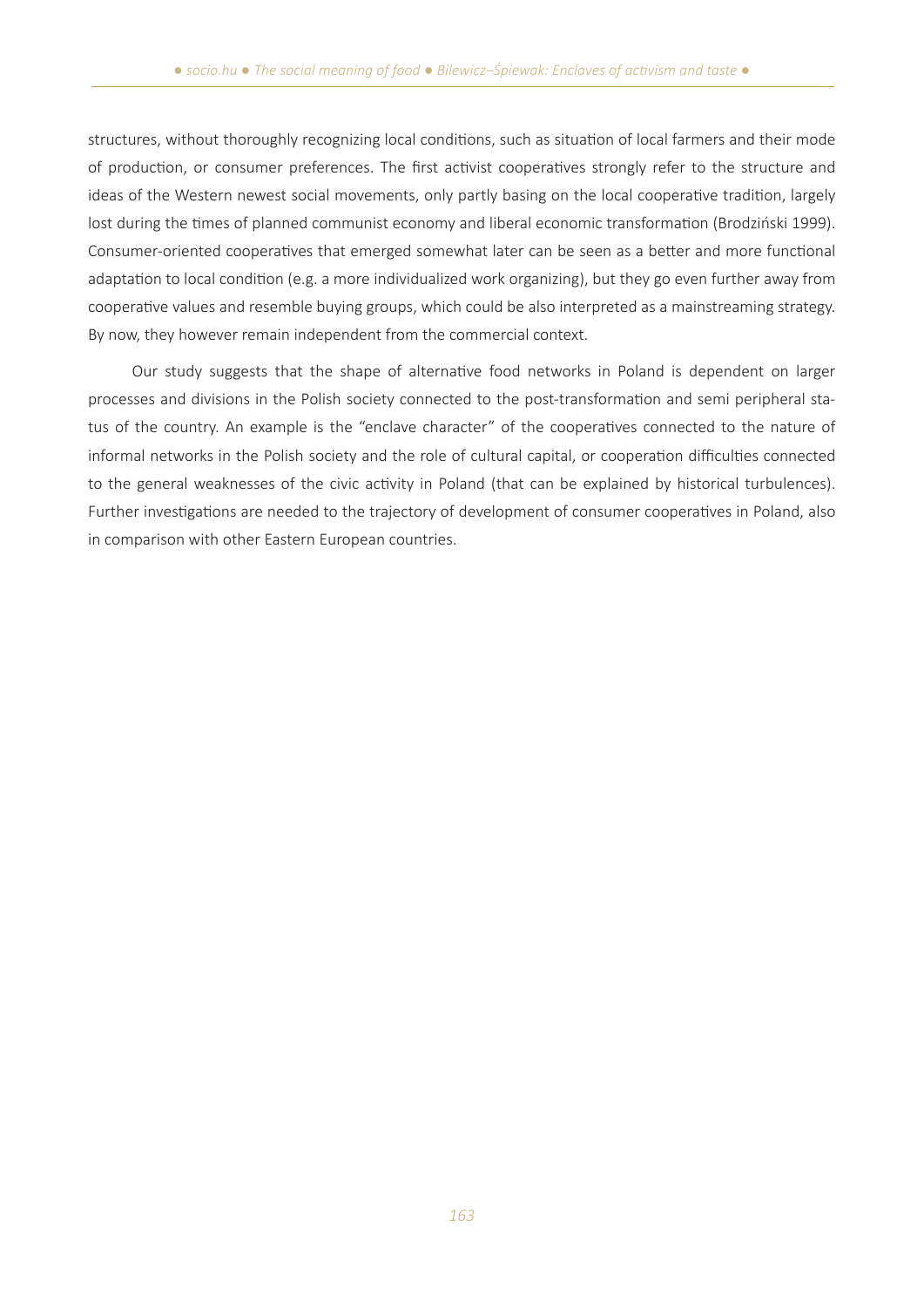#### **REFERENCES**

- Abramowski, E. (2010) *Kooperatywa.* Polskie korzenie przedsiębiorczości społecznej, wybór i opracowanie Remigiusz Okraska, Stowarzyszenie "Obywatele Obywatelom", Łódź.
- Agency for Restructuring and Modernisation of Agriculture (ARMA). http://www.arimr.gov.pl/o-arimr/information-about-the-agency. html. Accessed: 2015-09-06.
- Babbie, E. (2007) *The practice of social Research.* Thompson Learning.
- Baer-Nawrocka, A. Poczta, W. (2014) Przemiany w rolnictwie. In *Polska wieś 2014. Raport o stanie wsi.* Warszawa: Scholar.
- Bilewicz, A. Potkańska D. (2013) Jak kiełkuje społeczeństwo obywatelskie? *Trzeci Sektor,* 3 (31), 25–44.
- Bourdieu, P. (1984) *Distinction. A Social Critique of the Judgement of Taste*. Cambridge University Press.
- Bourdieu, P. (1986) The forms of Capital. In Richardson, J. (ed.) *Handbook of Theory and Research for the Sociology of Education.* New York: Greenwood, 241–258.
- Bressen, T. (2007) Consensus Decision Making, Group Faciliation. *A Research Application Journal* 8, 381–392.
- Brodziński, (1999) Dylematy rozwoju spółdzielczości w Polsce. Warszawa: Fundacja "Rozwój SGGW"
- Bryant, R. Goodman, M. (2013) *Peopling the Practices of Sustainable Consumption: eco chic and the limits of the spaces of intention.* Environment, Politics and Development Working Paper Series. Department of Geography, King's College London, Paper No. 55.
- Buechler, S. M. (2008) Teorie nowych ruchów społecznych. In Gorlach, K. Mooney, P. (eds.) *Dynamika życia społecznego:*  współczesne koncepcje ruchów społecznych. Warszawa, Wydawnictwo Naukowe "Scholar".
- CBOS (Center of Public Opinion Research), Report No. BS/94/2013 *Jak i gdzie kupujemy żywność* (How and Where We Buy Food).
- Cichomski, W. (2012) Handel detaliczny. Stan obecny a perspektywy rozwoju. In Waśkowski, Z. Sznajder, M. (eds.) *Nowe trendy w dystrybucji produktów żywnościowych: determinanty i kierunki ewolucji.* Poznań, Wydawnictwo Uniwersytetu Ekonomicznego.
- Curl, J. (2010) The Cooperative Movement in Century 21. Affinities: *A Journal of Radical Theory, Culture and Action,* 4, 12–29.
- Czapiński, J. Panek, T. (eds.) (2014) *Social Diagnosis 2013. The objective and subjective quality of life in Poland.* Report, Warsaw: The Council for Social Monitoring.
- de Solier, I. (2013) *Food and the Self. Consumption, Production and Material Culture.* London, New Delhi, New York, Sydney: Bloomsbury.
- Day, R. (2005) *Gramsci is Dead. Anarchist Currents in the Newest Social Movements.* Toronto: Pluto Press and Between the Lines.
- Domański, H. (2012) *Polska klasa średnia.* Wrocław: Wydawnictwo Uniwersytetu Wrocławskiego.
- Fedyszak-Radziejowska, B. (2014) Społeczności wiejskie dziesięć lat po akcesji… In *Polska wieś 2014. Raport o stanie wsi.* Warszawa: Wydawncitwo Naukowe SCHOLAR.
- Fonte, M. (2008) Knowledge, Food and Place. A way of producing, a way of knowing. *Sociologia Ruralis,* 48, Issue 3, 200–222. DOI: 10.1111/j.1467-9523.2008.00462.x.
- Gdula, M. Sadura, P. (2012) *Style życia a porządek klasowy w Polsce.* Warszawa: Scholar.
- Goodman, D. (2004) Rural Europe Redux? Reflections on Alternative Agro-Food Networks and Paradigm Change. *Sociologia Ruralis,* 44, Issue 1, 3–16. http://dx.doi.org/10.1111/j.1467-9523.2004.00258.x.
- Goodman, D. Goodman, M. Dupuis, M. (2013) *Alternative Food Networks: Knowledge, Practice and Politics.* London: Routledge.
- Gorlach, K. Starosta, P. Pilichowski, A. Adamski, T. Dzwonkowska, K. (2006) Local food production and knowledge dynamics in rural sustainable development in Poland. In Gorlach, K. – Kovách, I. (eds.) *Local food production, non-food economies and knowledge dynamics in rural sustainable development.* Budapest: Institute for Political Science, Hungarian Academy of Sciences.
- Gliński, P. Palska, H. (1997) Cztery wymiary społecznej aktywności obywatelskiej. In Domański, H. –Rychard, A. (eds.) *Elementy nowego ładu.* Warszawa. Instytut Filozofii i Socjologii PAN.
- Gliński, P. (2006) *Style działania organizacji pozarządowych w Polsce. Grupy interesu czy pożytku publicznego?* Warszawa: IFiS PAN.
- Goszczyński, W. Knieć, W. (2011) Strengthening Alternative Agro-Food Networks in the Eastern European Countryside. *Eastern European Countryside,* 17, 5–20. http://dx.doi.org/10.2478/v10130-011-0001-4.
- Goszczyński, W. (2014) *Smak zmiany. Nowe formy społecznej organizacji rolnictwa i konsumpcji żywności w Unii Europejskiej.* Warszawa: Scholar.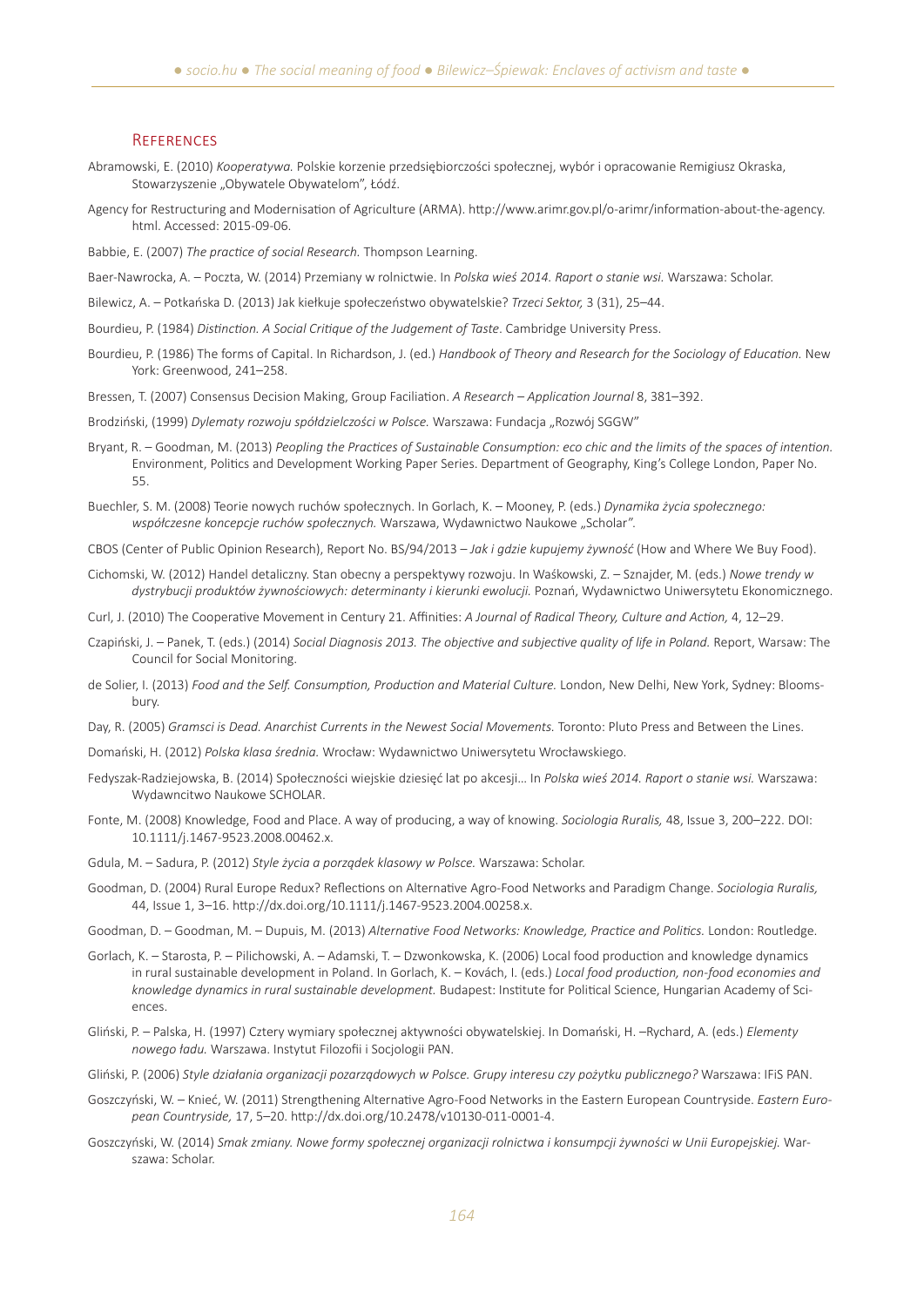Goszczyński, W. (2015) Jeść i być: od innowacji społecznych do podmiotowego modelu konsumpcji na rynku żywności. *Marketing i rynek,* 2, 220–230.

Halamska, M. (2011) The Polish Countryside in the Process of Transformation 1989–2009. P*olish Sociological Review,* 1, 35–54.

Halamska, M. (2013) *Wiejska Polska na początku XXI wieku. Rozważania o gospodarce I społeczeństwie.* Warszawa: Scholar.

Hammersley, M. – Atkinson, P. (2007) *Ethnography. Principles in Practice.* London: Routledge.

- Higgins, V. Dibden, J. Cocklin, Ch. (2008) Building alternative agri-food networks: certification, embeddedness and environmental governance. *Journal of Rural Studies,* 24, 15–27. http://dx.doi.org/10.1016/j.jrurstud.2007.06.002.
- Hinrichs, C. (2000) Embeddedness and local food systems: notes on two types of direct agricultural market. *Journal of Rural Studies*  16, Issue 3, 295–303. http://dx.doi.org/10.1016/s0743-0167(99)00063-7.
- Hinrichs, C. (2003) The practice and politics of food system localization. *Journal of Rural Studies,* 19, Issue 1, 33–45. http://dx.doi.org/10.1016/s0743-0167(02)00040-2.
- Jarosz, L. (2008) The city in the country: growing alternative food networks in metropolitan areas. *Journal of Rural Studies,* 24, Issue 3, 231–244. http://dx.doi.org/10.1016/j.jrurstud.2007.10.002.
- Jaklin, U. Kummer, S. Milestad, R. (2015) Why do farmers Collaborate with a Food Cooperative? Reasons for Participations in a Civic Food Network in Vienna, Austria. *International Journal of Sociology of Agriculture and Food,* 22, 41–60.
- King, L. P. Szelenyi, I. (2004) *Theory of the New Class. Intellectuals and Power.* Minneapolis, London: University of Minnessota Press.
- Kwasek, M. (2012) *Wzorce konsumpcji żywności w Polsce. Studia i monografie 153.* Warszawa: Instytut Ekonomiki Rolnictwa i Gospodarki Żywnościowej.
- Lamine, C. (2005) Settling shared uncertainities: local partenrships between producers and consumers. *Sociologia Ruralis,* 45 (4), 324–345. http://dx.doi.org/10.1111/j.1467-9523.2005.00308.x.
- Maye, D. (2013) Moving Alternative Food Networks beyond the Niche. *International Journal of Sociology of Agriculture and Food,* 20, 383–389.
- Martinez, S. Hand, M. Da Pra M. et al. (2010) *Local food systems: Concepts, impacts and Issues. Economic Research Report No ERR-97.* Available at http://www.ers.usda.gov/publications/err-economic-research-report/err97.aspx Accessed: 2015-07-06.
- Marsden, T. (2004) Theorizing food quality: some key issues in understanding its competitive production and regulation. In Harvey, M. – McMeekin, A. – Ward, A. (eds.) *Qualities of Food.* Manchester: Manchester University Press.
- Murdoch, J. Miele, M. (2004) A new aesthetic of food? Relational reflexivity in the 'alternative food' movement. In Harvey, M. Mc-Meekin, A. – Ward, A. (eds.) *Qualities of Food.* Manchester: Manchester University Press.
- Piechowski, A. (1999) Non-Cooperative Cooperatives. New Fields for Cooperative and Quasi Cooperative System in Poland. *Review of International Cooperation,* vol. 92, 1, 49–57.
- Polanyi, K. (1968) Aristotle Discovers the Economy. In Dalton, J. (ed.) *Primitive, Archaic and Modern Economies. Essays of Karl Polanyi.* Boston: Beacon Press.
- Polanyi, K. (2001) *The Great Transformation. The Political and Economic Origins of Our Time*. Boston: Beacon Press.
- Ratner, S. (2000) *The informal economy in Rural Community Economic Development.* Contractor Paper 00-03. Available at: file:///C:/ Users/s/Documents/2015%20rok/AFN/informal%20economy.pdf Accessed: 2015-07-01.
- Renting, H. Marsden, T. Banks, J. (2003) Understanding alternative food networks: exploring the role of short food supply chains in rural development. *Environment and Planning* A, Vol. 35, 393–411.
- Renting, H. Schermer, M. Rosii, D. (2012) Building Food democracy: Exploring civic food networks and newly emerging forms of food citizenship. *Journal of Sociology of Agriculture and Food,* 19, 289–307.
- Restakis, J. (2010) *Humanizing the Economy. Cooperatives in the Age of Capital.* Gabriola BC: New Society Publishers.
- Staatz, J. (2000) *Strategic Pathways and Interactions to Cutting Hunger in Half in Africa, Future Opportunities for Rural Africa Workshop.* Available at http://www.fsg.afre.msu.edu/africanhunger/strategicpaths.pdf [Accessed: 11.11.2015].
- Sage, C. (2003) Embeddedness and relations of regard: alternative 'good food' networks in south-west Ireland. *Journal of Rural Studies,* 19, 47–60. http://dx.doi.org/10.1016/s0743-0167(02)00044-x.
- Smith, J. Jehlicka, P. (2013) Quiet sustainability: Fertile lessons from Europe's productive gardeners. *Journal of Rural Studies,* 32, 148–157. http://dx.doi.org/10.1016/j.jrurstud.2013.05.002.
- Smith, J. Kostlecky, T. Jehlicka, P. (2015) Quietly does it: Questioning assumption about class, sustainability and Consumption*. Geoforum*, Vol. 67, 223–232. http://dx.doi.org/10.1016/j.geoforum.2015.03.017.